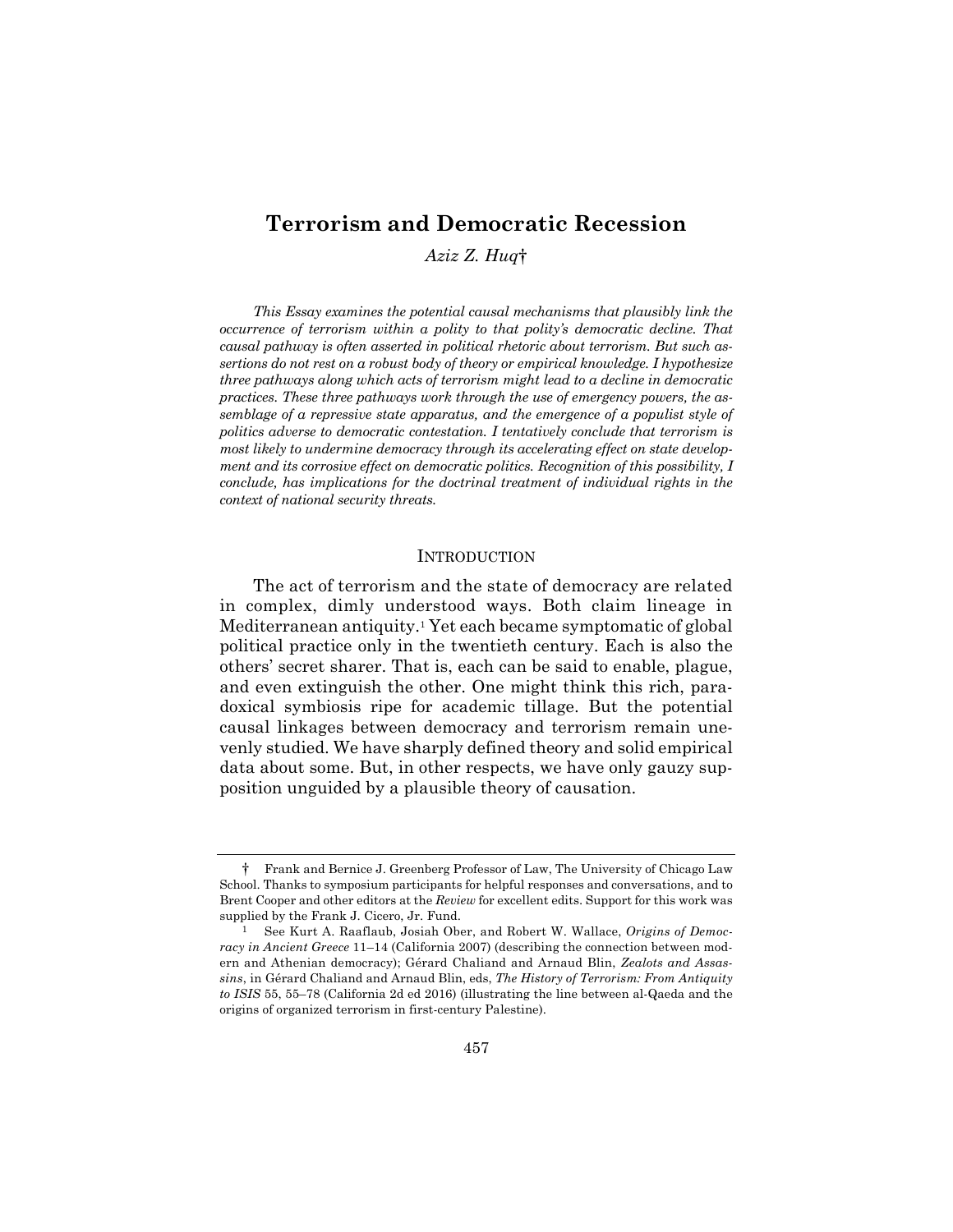My aim in this Essay is to isolate and then unpack a single underappreciated strand of that complex relationship between terrorism and democracy, specifically the *causal pathway that runs from terrorism to democratic decline*. Although a staple of democratic political rhetoric, this possibility remains poorly understood. Its contours are vague, its descriptive force uncertain. By distinguishing this question from contiguous but distinct puzzles about the health of democratic systems, my hope is to offer the beginnings of a theoretical framework to enable clearer thinking about the terrorism–democracy nexus.

In particular, this Essay sets out three potential mechanisms by which political violence might conduce to the democratic recession. To be clear up front, I cannot in the modest compass of this Essay offer conclusive empirical evidence for the operation of any one of these mechanisms. Instead, I hazard tentative estimates of their plausibility and force. Such estimates are open to testing and hence refutation—in the future.

Whether or not such quantitative tests are feasible, the identification of plausible causal pathways from terrorism to democratic decline is, to my mind, an intrinsically important exercise. Not the least reason for this is practical. A democratic default seems undesirable and something that we should endeavor to evade. Another reason is doctrinal. Discussion of national security law in the American legal academy is dominated by concerns about individual rights on one side and systemic security risks on the other. It is commonly assumed that the welfarist cost of security risks materializing is larger than the cost to rights of effective prophylaxis.2 In part, this estimation is motivated by an assumption that a terrorist attack will have (potentially) systemic effects, whereas counterterrorism efforts will not.3 But this framing of the debate can mislead seriously. As I aim to show here, there may well be systemic, even catastrophic, harms on both sides of the ledger, albeit ones sounding in different registers and working via

<sup>2</sup> See, for example, Eric A. Posner and Adrian Vermeule, *Terror in the Balance: Security, Liberty, and the Courts* 26–28 (Oxford 2007) (arguing for a "security-liberty" "tradeoff thesis" that recognizes the need for government to restrict civil liberties if faced with severe enough security threats in order to obtain an optimal level of public welfare); Deborah N. Pearlstein, *Form and Function in the National Security Constitution*, 41 Conn L Rev 1549, 1551 n 2 (2009) (recounting various scholars' arguments in favor of strong executive powers in times of emergency).

<sup>3</sup> Posner and Vermeule, *Terror in the Balance* at 54–55 (cited in note 2) (identifying political constraints that prevent an unbridled expansion of executive power during emergencies).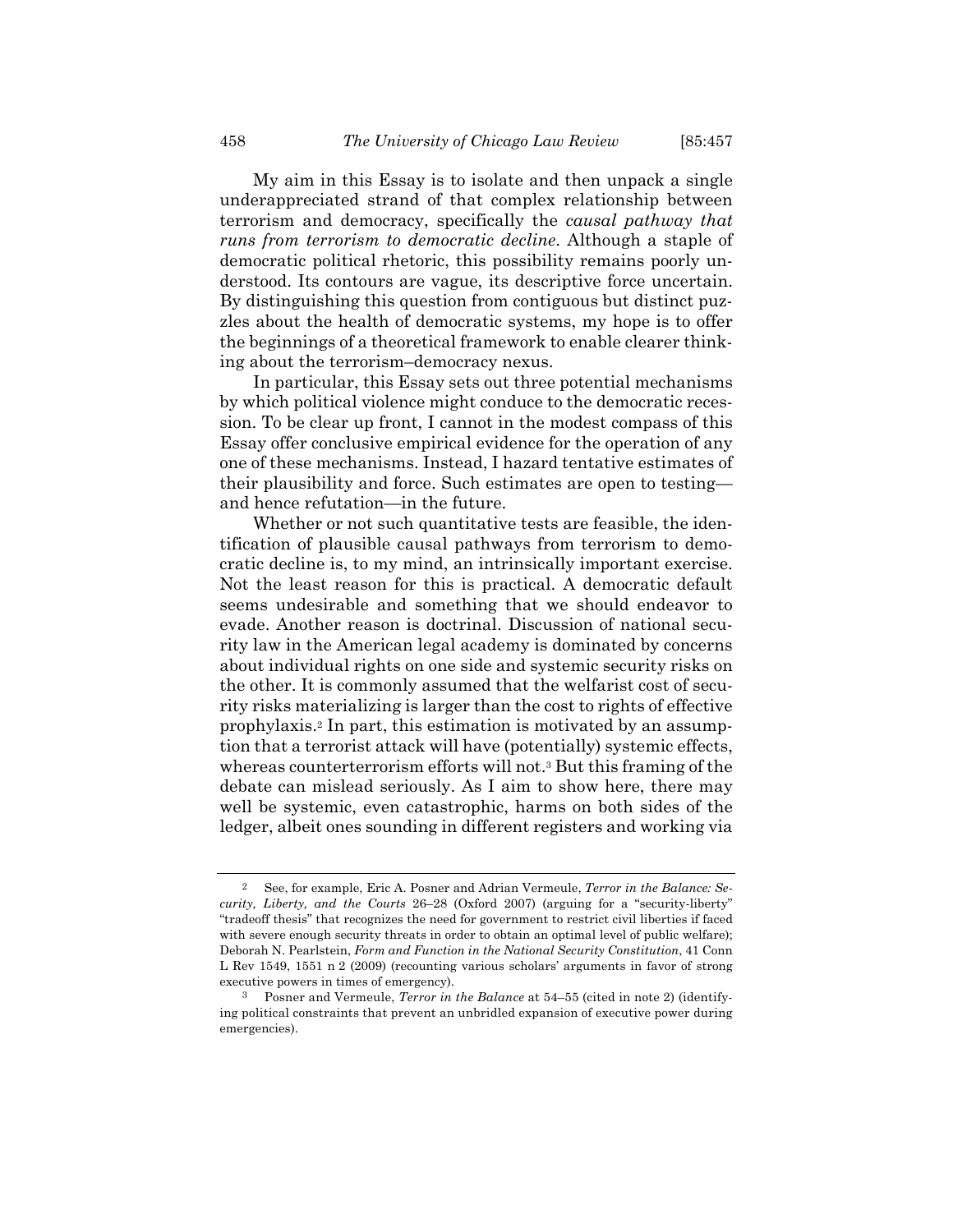different pathways. Those who focus only on the systemic consequences of terrorism, and not the systemic consequences of state responses, are committing a serious fallacy of omission.

# I. ENTANGLEMENTS OF TERRORISM AND DEMOCRACY: A TAXONOMY

We can usefully start with a rough and approximate typology of causal pathways between democracy and terrorism. By establishing the lay of the land, this tripartite taxonomy underscores the complexity of their relationship. It also renders the specific mechanism that engages my interest in sharper contrast.

To begin with, there is the possibility that terrorism can be deployed as a means to facilitate democratic creation. At the beginning of the twentieth century, the Russian underground organization *Narodnaya Volya* deployed terrorism as a pathway to more populist, more egalitarian political arrangements.4 Selfdetermination or some like ideal has similarly animated the Irish Republican Army  $(IRA)$ ,<sup>5</sup> the Basque Euskadi Ta Askatasuna  $(ETA)$ ,<sup>6</sup> and the Zionist groups Irgun and Lehi.<sup>7</sup>

This kind of a relationship between terrorism and democracy might also be discerned in violent efforts to restart a democracy that has either wholly failed or systematically let down a minority population. In India, for example, Ramachandra Guha glosses the extraordinary success of the Maoist Naxalite insurgency in recruiting among tribal "adivasi" communities by showing that "the state has treated its adivasi citizens with contempt and condescension."8 According to Guha, the Naxalite rebellion began as a reaction to the failure of democratic norms.<sup>9</sup> Alternatively, consider the abrupt caesura in Algerian democracy in January 1991, which catalyzed a dizzying and bloody spiral into terrorism and

<sup>4</sup> Daniel Gaido and Constanza Bosch Alessio, *Vera Zasulich's Critique of Neopopulism: Party Organisation and Individual Terrorism in the Russian Revolutionary Movement (1878–1902)*, 23.4 Historical Materialism 93, 98 (2015).

<sup>5</sup> Mark Hayes, *The Evolution of Republican Strategy and the 'Peace Process' in Ireland*, 39 Race & Class 21, 32 (Jan 1998).

<sup>6</sup> Paddy Woodworth, *Why Do They Kill? The Basque Conflict in Spain*, 18 World Pol J 1, 7–8 (Spring 2001).

<sup>7</sup> Steven Wagner, *Whispers from Below: Zionist Secret Diplomacy, Terrorism and British Security inside and out of Palestine, 1944–47*, 42 J Imperial & Commonwealth Hist 440, 443 (2014).

<sup>8</sup> Ramachandra Guha, *Adivasis, Naxalites and Indian Democracy*, 42 Econ & Polit Weekly 3305, 3311 (2007).

<sup>9</sup> Id at 3307–08.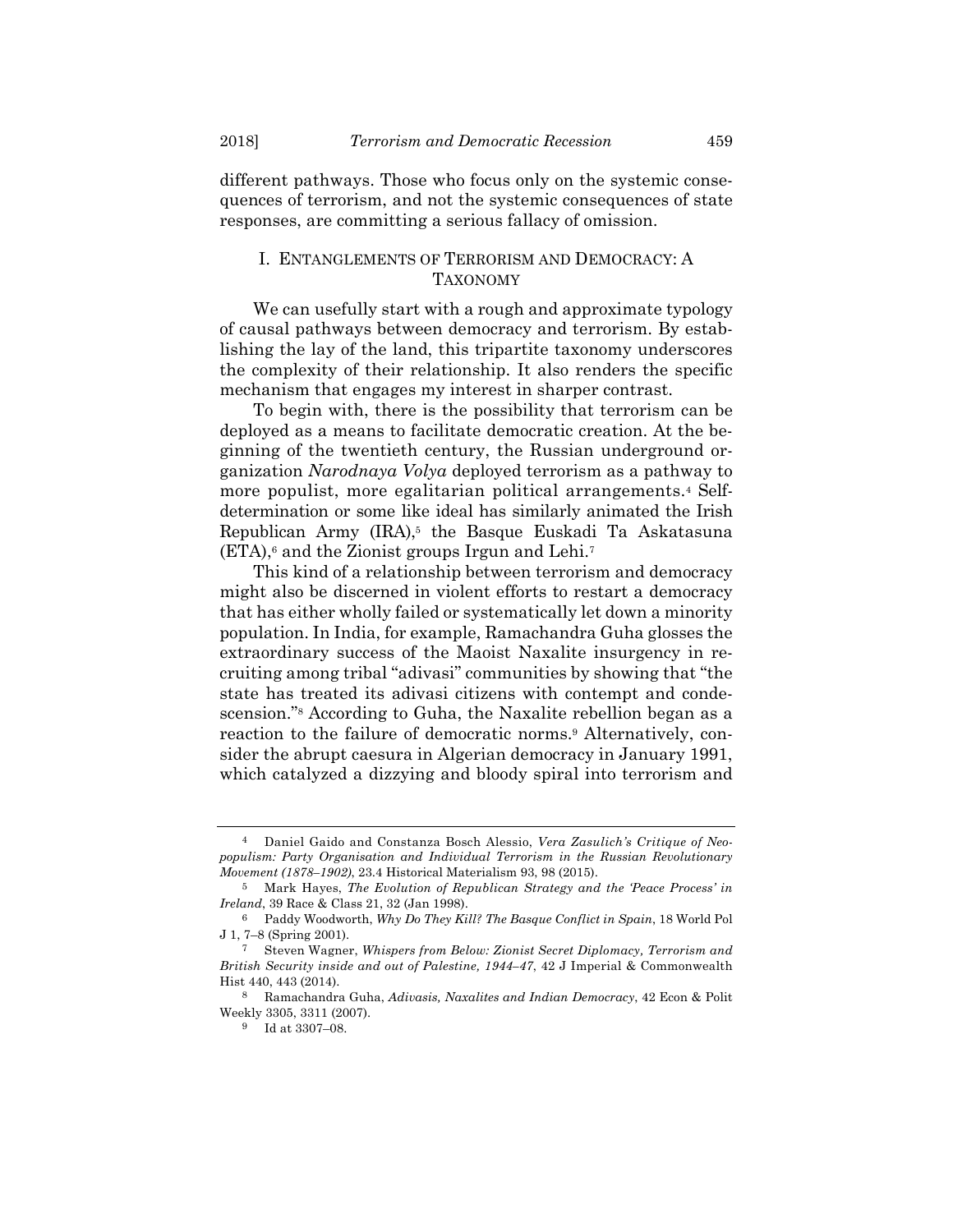ultimately civil war.10 In Algeria as well as India, terrorism has been deployed as a localized response to democratic failure. In this regard, it can be, although need not be, a tactic for redeeming democratic rule that has been abrogated or incompletely realized. (Whether it can work to this end is quite a different matter.) It should be no surprise that violence works as a substitute for democracy in this way. For it is a core function of democratic constitutionalism to act as a forum for channeling and taming social conflict.11 The failure of democracy is therefore logically tied to the invocation of political violence.

The second connection between terrorism and democracy treats them not as substitutes but complements of a sort. Several quantitative studies demonstrate that democracies are more attractive targets for terrorism campaigns than autocratic regimes.12 Moreover, even the limited introduction of democratic institutions to an autocratic regime, at least under certain circumstances, induces an uptick in terrorist violence. Specifically, in dictatorships that experience relatively low levels of terrorism, political violence tends to increase when a regime allows the formation of political parties but then denies them a legislative forum to air grievances.13 Democracy, in other words, can tend to breed terrorism as a response—at least under certain conditions.

What explains the effect, and whether it is correlational or causal too, remains opaque. So far, there has been no evidence found for the most intuitive explanations, such as the possibility that it is democracies' commitment to respecting civil and human rights that has a positive impact on terrorism rates.14 But the question is subject to ongoing and intensive investigation in the political science literature.15

By contrast, a third entanglement between democracy and terrorism has received scant scholarly attention. At the same

<sup>10</sup> Hugh Roberts, *The Algerian State and the Challenge of Democracy*, 27 Govt & Opposition 433, 451–54 (1992).

<sup>11</sup> Tom Ginsburg and Aziz Z. Huq, *Assessing Constitutional Performance*, in Tom Ginsburg and Aziz Z. Huq, eds, *Assessing Constitutional Performance* 3, 18–20 (Cambridge 2016).

<sup>12</sup> See, for example, Erica Chenoweth, *Terrorism and Democracy*, 16 Ann Rev Polit Sci 355, 357–60 (2013).

<sup>13</sup> Deniz Aksoy, David B. Carter, and Joseph Wright, *Terrorism in Dictatorships*, 74 J Polit 810, 818 (2012).

<sup>14</sup> See Chenoweth, 16 Ann Rev Polit Sci at 360–70 (cited in note 12) (surveying various attempts to explain this phenomenon and identifying their shortcomings).

<sup>15</sup> See id.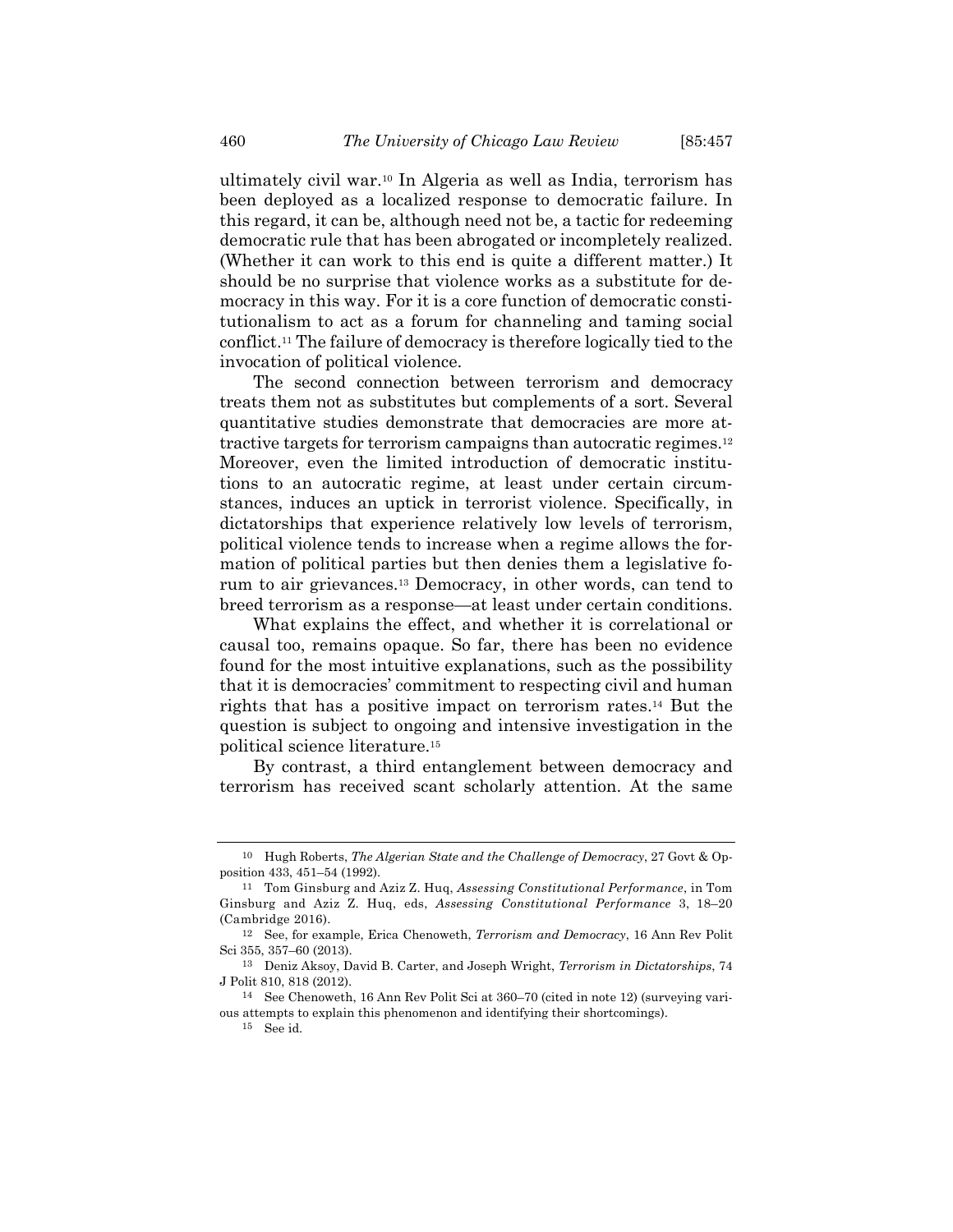time, it occupies a recurrently prominent role in the political rhetoric of democratic responses to terrorism. It is also of immediate policy relevance, as much as either of the claims I have just outlined. It is the notion that terrorism can be democracy's antipode—the possibility that *terrorism is related as a causal matter to democratic recessions*.

This idea, or a close analog, resurfaces often in the rhetorical responses to acts of spectacular terrorism in Europe and America. When the British Parliament—perhaps the most venerable global symbol of democracy, and almost certainly the oldest—was the site of an attack by a lone terrorist in March 2017, British Prime Minister Theresa May vowed not to let terrorism "silence our democracy."16 In a similar vein, the European Council's 2001 framework decision on fighting terrorism cautions that "terrorism constitutes a threat to democracy."17 More recently, *The New York Times* editorial page in 2016 contended that the "greatest threat posed by terrorism [is] a descent into the lawless, hateful demagogy of those who despise the West and its values" and urged its readers to "stay true to what democratic societies really stand for."18

Notwithstanding the frequency of its public invocation, the idea that terrorism leads to democratic failure has received little close scholarly attention. Several related questions therefore remain opaque: Is the idea that terrorism will "succeed" when a democratic regime is ousted in favor of another less democratic dispensation? Or is the worry that terrorism will catalyze some set of internal institutional or political dynamics that sap or contradict necessary predicates of democracy? And if the latter, what might be the mechanisms? Which democracies are likely to be at the greatest risk? The idea that terrorism is a "threat" to democracy, in short, is powerful rhetoric but has yet to be specified with precision. This, then, is the task at hand.

<sup>16</sup> Lizzie Dearden, *Theresa May Speech in Full: Prime Minister Says London Terror Attack Suspect 'Tried to Silence Our Democracy'* (The Independent, Mar 23, 2017), archived at http://perma.cc/HSR8-5CFA. The attack, in fact, largely occurred on the adjacent Westminster Bridge.

<sup>17</sup> Council Framework Decision of June 13, 2002 on Combating Terrorism, 45 J EU L164 3 (2002).

<sup>18</sup> *Our Best Defense against Terrorists* (NY Times, July 15, 2016), online at http://www.nytimes.com/2016/07/16/opinion/our-best-defense-against-terrorists .html?\_r=0 (visited Jan 3, 2018) (Perma archive unavailable).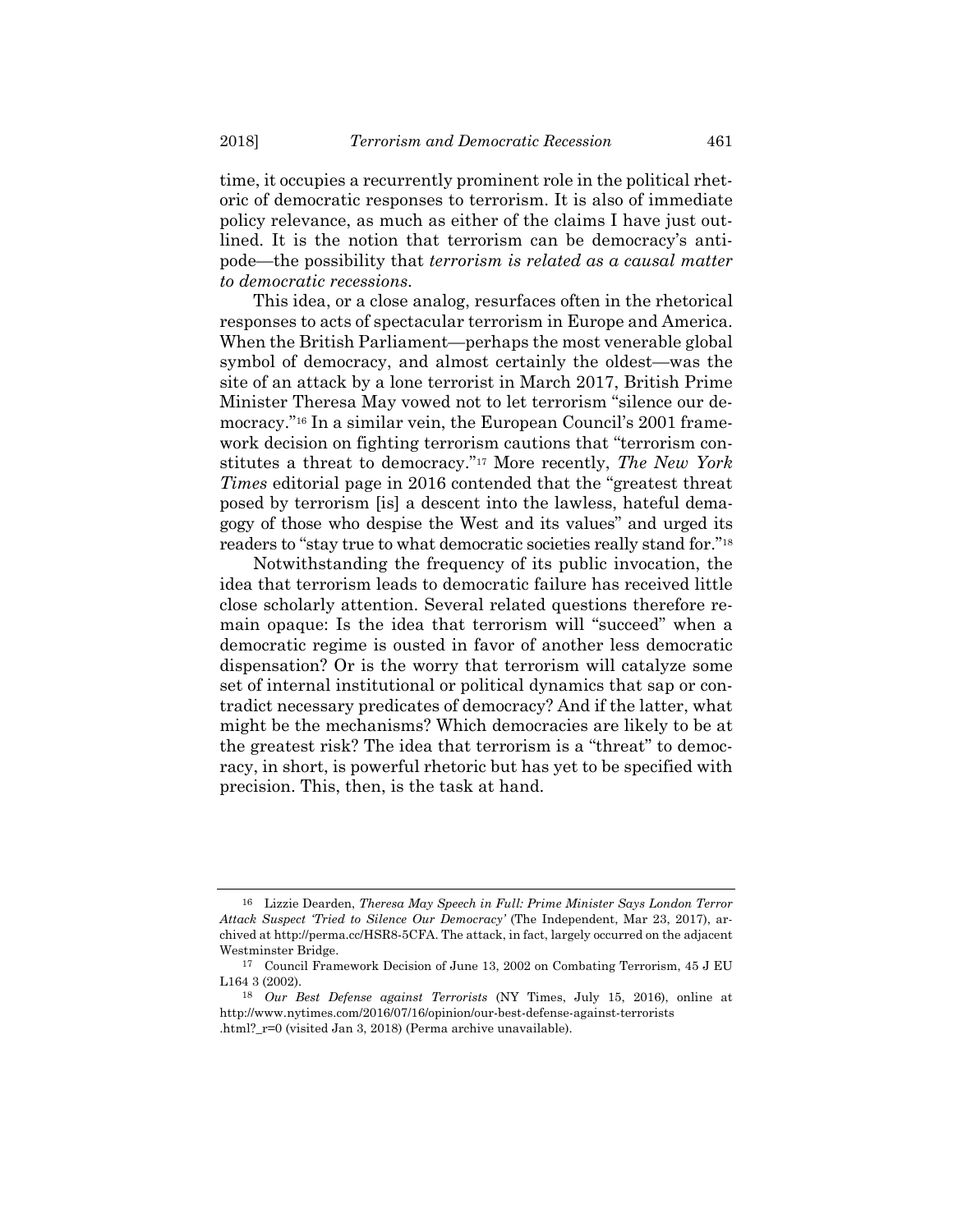### II. GROUNDWORK: SOME DEFINITIONS AND A DISTINCTION

It is helpful to begin by clarifying three key terms—terrorism, democracy, and democratic decline. Each is highly contested, in part because each depends not just on empirical, but on normative criteria. Having articulated the definitions that I will use for the purpose of this Essay, a useful distinction emerges that informs the balance of the analysis.

The standard social science definition of terrorism, as developed and refined by Professor Alex Schmid, allows for both state and nonstate actors and hinges upon "fear-generating, coercive political violence . . . targeting mainly civilians and non-combatants, performed for its propagandistic and psychological effects on various audiences and conflict parties."19 This definition captures the kind of political action I have in mind by using the term "terrorism." But I focus here only on nonstate violence employed outside the context of an armed conflict, whether international or internal.20 Instances wherein terrorism accelerates so as to become indistinguishable from civil war fall outside my purview here. Rather, paradigmatic cases of terrorism include al-Qaeda, ISIS, ETA, the IRA, the Italian Red Brigades, the Kurdistan Workers' Party (PKK), and the Maoist Naxalites. All unfurl within a context of persisting democratic contestation.

One important distinction among these cases concerns the degree of public support for a given terrorist organization within a polity. Whereas groups like the PKK and Naxalites maintain substantial support among specific populations defined typically by ethnicity or class, other groups—most importantly, ISIS and al-Qaeda—lack any numerically substantial basis of support within democratic countries.<sup>21</sup> The nature of the threat to democratic rule may well vary depending on the extent of potential and actual indigenous support.

<sup>19</sup> Alex P. Schmid, *The Revised Academic Consensus Definition of Terrorism*, 6 Persp Terrorism 158, 158 (May 2012).

<sup>20</sup> For the threshold of "armed conflict," see Decision on the Defence Motion for Interlocutory Appeal on Jurisdiction, *Prosecutor v Tadic*, Case No IT-94-1-AR72, \*36–37 at ¶¶ 67, 70 (Intl Crim Tribunal for the Former Yugoslavia Oct 2, 1995) ("[A]n armed conflict exists whenever there is a resort to armed force between States or protracted armed violence between governmental authorities and organized armed groups or between such groups within a State [with a scope that] extends beyond the exact time and place of hostilities.").

<sup>21</sup> See Jacob Poushter, *Support for al Qaeda Was Low before (and after) Osama Bin Laden's Death* (Pew Research Center, May 2, 2014), archived at http://perma.cc/M6CK-7RBB;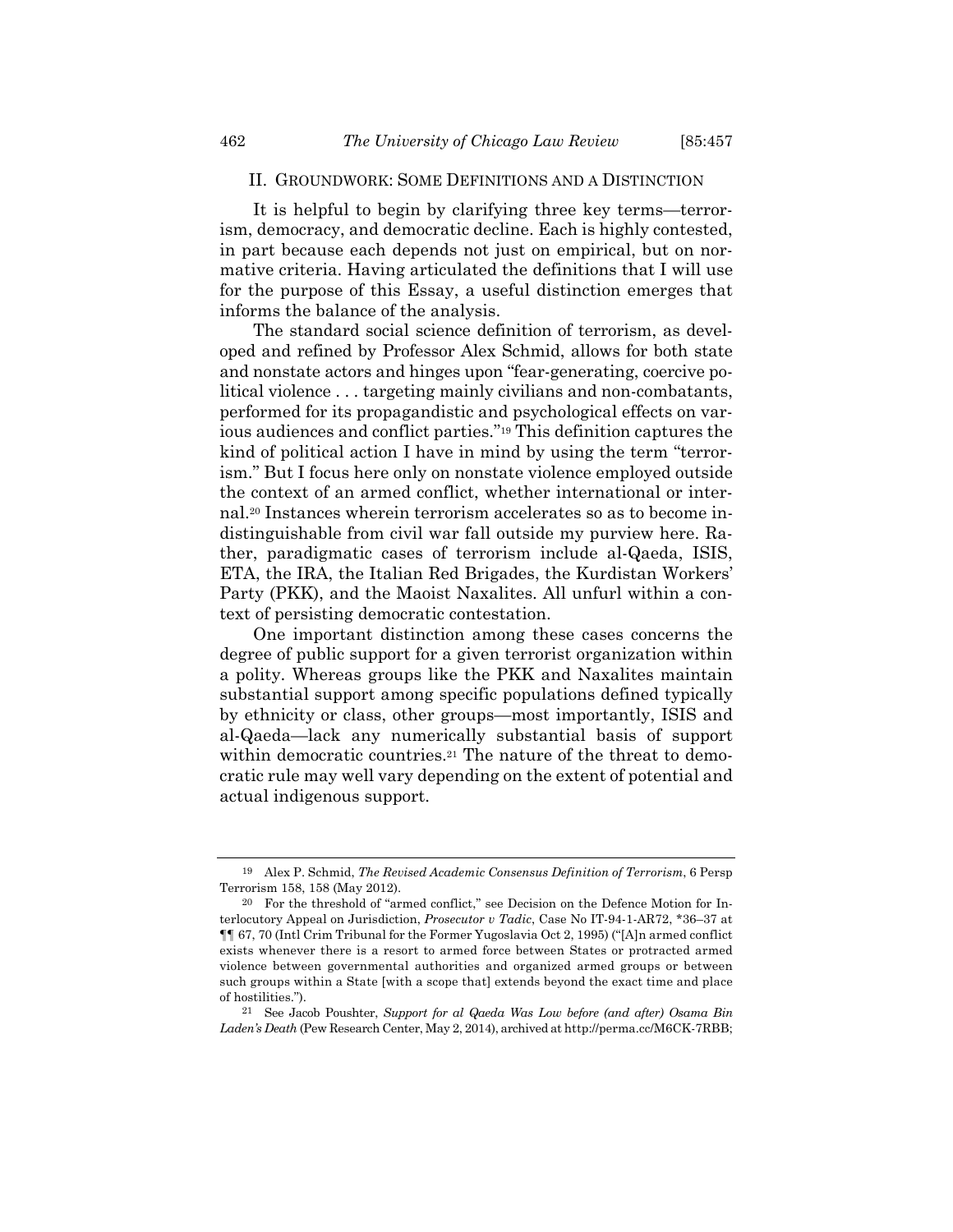Next, "democracy" remains as contentious a term as "terrorism." I define "democracy" for present purposes in relatively parsimonious terms to include three necessary elements: (1) a democratic electoral system involving periodic free and fair elections in which a losing side cedes power; (2) liberal rights to speech and association related directly to political contestation; and (3) stable, predictable, and noncorrupt administrative agencies and courts capable of managing electoral competition without fear or coercion.<sup>22</sup>

This definition captures the bare institutional necessities of democracy as a going concern. But it eschews controversial claims about the traits of individual citizens or governmental size predicates of democratic practice. It is hence meant to be as minimal as possible—albeit not excessively parsimonious—while retaining a measure of functional plausibility. So, I think that it is impossible to conceive of an effective democracy without the speech and associational rights typically exercised through political contestation. Perhaps more controversially, I also think it is impossible to imagine a democracy without some measure of bureaucratic apparatus with which to manage free and fair elections.23 In contrast, I do think that democracy can exist with highly imperfect "horizontal" accountability—that is, a system in which "some properly authorized state institutions act to prevent, redress, or punish the presumably illegal actions (or inactions) of public officials."24 Indeed, I think we presently lack a comprehensive system of horizontal accountability in the United States today,25 yet it is the consensus view among most scholars and observers that we still have a democracy of sorts.

*Muslim Americans: No Signs of Growth in Alienation or Support for Extremism* (Pew Research Center, Aug 30, 2011), archived at http://perma.cc/NS4C-A2E8.

<sup>22</sup> See Aziz Huq and Tom Ginsburg, *How to Lose a Constitutional Democracy*, 65 UCLA L Rev \*9 (forthcoming 2018), archived at http://perma.cc/N67G-B5UK (providing the same definition of democracy and calling it "constitutional liberal democracy").

<sup>23</sup> See Guillermo O'Donnell, *Why the Rule of Law Matters*, 15 J Democracy 32, 37 (Oct 2004) ("[V]ertical electoral accountability . . . results from fair and institutionalized elections, through which citizens may change the party and officers in government.").

 $24$  Id (arguing that vertical accountability is required by definition in a democracy, but horizontal accountability can "vary across cases and time periods").

<sup>25</sup> See Aziz Z. Huq, *Judicial Independence and the Rationing of Constitutional Remedies*, 65 Duke L J 1, 71–74 (2015) (concluding that litigants levying ex ante facial challenges to laws face fewer transaction costs than do litigants seeking remedies or injunctions against individuals or institutions engaged in unconstitutional practices). See also generally Aziz Z. Huq and Genevieve Lakier, *Apparent Fault*, 131 Harv L Rev (forthcoming 2018), archived at http://perma.cc/LR5X-3GER (extending this analysis across constitutional and federal criminal law).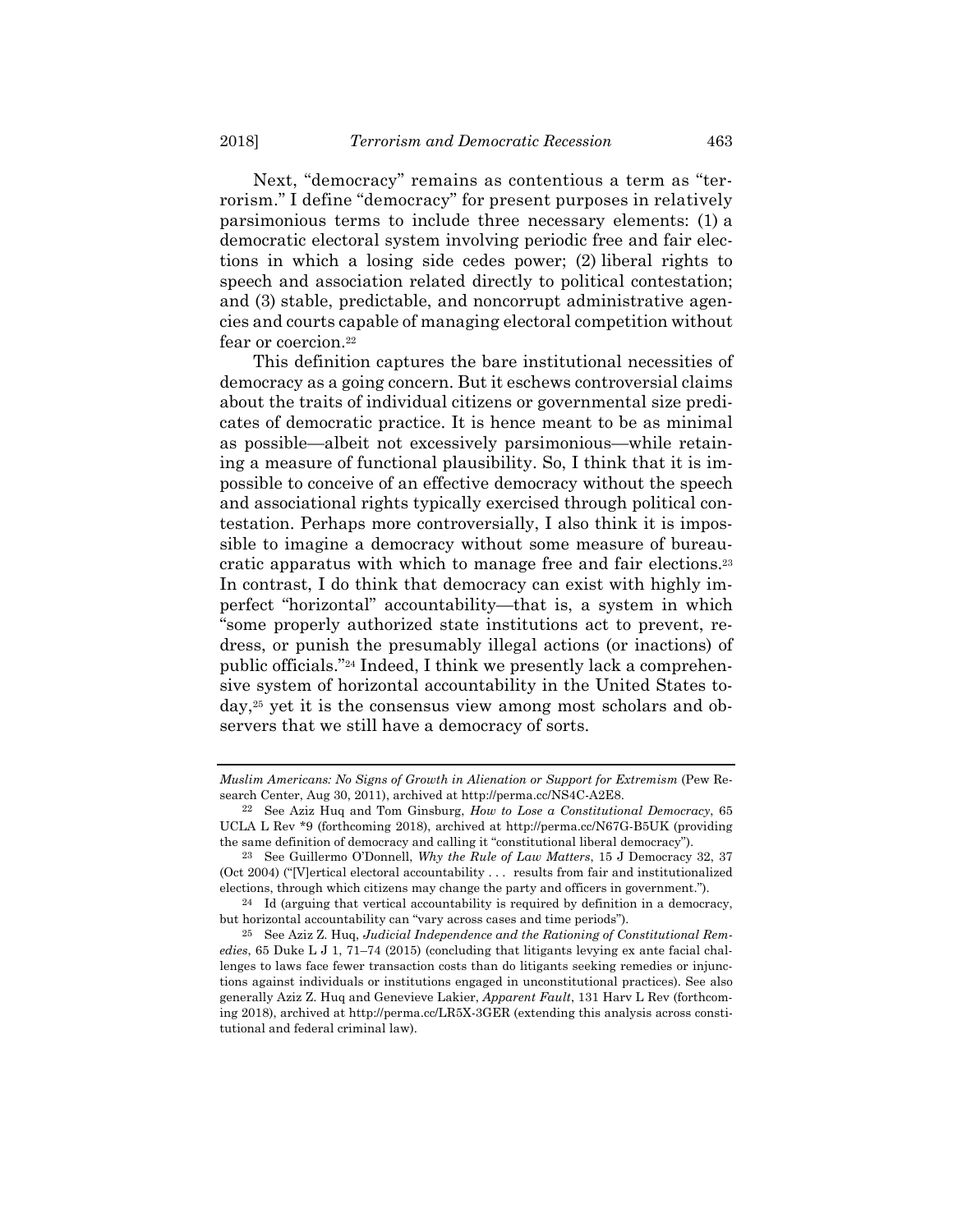Finally, the idea of a democratic *decline* or *recession* rests on the assumption that a status quo ante of democracy (as defined above) exists and that it suffers a substantial degradation in quality along one or more of the three margins I have identified above. Importantly, a decline need not be a collapse. Democracy is a continuous, not a binary, variable. If a democratic drop-off is absolute, it is what Professor Tom Ginsburg and I have elsewhere labeled an "authoritarian reversion."26 If it is incremental, it is what I have labeled a "retrogression."27

Here, I am interested in both possibilities of complete reversion and also creeping retrogression. But there must be some threshold below which a quantum of backsliding does not merit consideration within the scope of my analysis. The United States, for example, has fluctuated in democratic quality over the past fifty years since the passage of the Voting Rights  $Act^{28}$  and the formal enfranchisement of African Americans after decades of Jim Crow. Many of these changes are dismaying, although not large enough in magnitude or sufficiently geographically extensive to be examples of national retrogression. Rather, I assume that the last few decades represent a high water mark in democratic inclusion, and that retrogression occurs if there is a *marked and substantial* downward shift in democratic quality of a kind not seen in the past four or five decades.

Looking around the world, it is clear that democratic decline is a real concern. Whereas complete reversions are rare, substantial retrogressions are surprisingly common. Using POLITY data, Ginsburg and I have identified thirty-seven recent instances of retrogression across twenty-five countries, including democracies like the United States, Sri Lanka, India, Israel, and Ireland.29 A 2011 study focused on a thirty-year window, and identified cases of democratic backsliding in fifty-three countries.30 It is worth noting (although hardly conclusive) that several of the democracies in which backsliding is observed, including some of those listed above, simultaneously experienced significant terrorism

<sup>26</sup> Huq and Ginsburg, 65 UCLA L Rev at \*5–6 (cited in note 22).

<sup>27</sup> Id.

<sup>28</sup> Pub L No 89-110, 79 Stat 437 (1965), codified as amended at 52 USC § 10101 et seq.

<sup>29</sup> Huq and Ginsburg, 65 UCLA L Rev at \*38 (cited in note 22).

<sup>30</sup> Gero Erdmann, *Decline of Democracy: Loss of Quality, Hybridisation and Breakdown of Democracy*, in Gero Erdmann and Marianne Kneuer, eds, *Regression of Democracy?* 21, 26 (Comparative Governance and Politics 2011).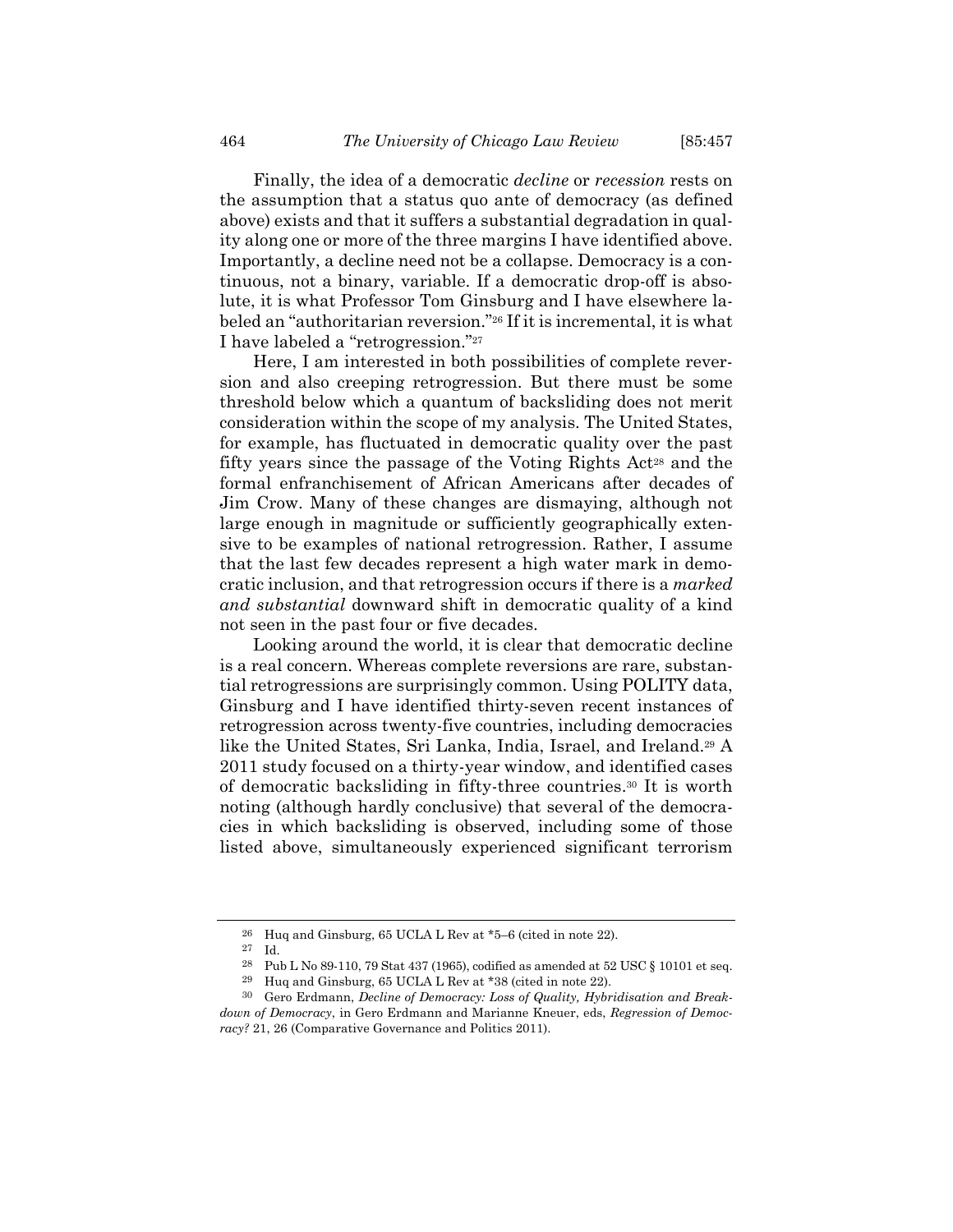threats. This suggests, at minimum, the possibility of a relevant correlation.

With these definitions of democracy and democratic decline on the table, we can usefully distinguish the problem of democratic decline from another question that is commonly pursued in legal scholarship on terrorism. The central question in this scholarship is the relationship of security measures to individual interests, usually in the form of civil or human rights, rather than systemic qualities, such as democracy. These are distinct questions. Even if a democracy entails the availability of some rights, it is not reducible to the existence of such rights. Rights, meanwhile, can be obtained even absent democratic processes (and indeed, at times, are imperiled by the very exercise of democracy).

Existing debate on the relationship between terrorism and rights is arrayed between two poles. On one side of this debate are those who worry that responses to terrorism will often be excessive, imposing ultimately needless burdens on suspect populations.31 On the other side are scholars who claim that recalibrations of state power in response to terrorism threats tend to be welfare enhancing, so that there is little reason to install institutional checks, such as judicial or legislative oversight.32

The resulting debate about the magnitude of and justification for liberty, dignity, and privacy deprivations resulting from counterterrorism measures is, in my view, largely distinct as a conceptual and empirical matter from the question of democracy's maintenance. Indeed, it is telling that scholars who argue for maximal state power, and hence are most willing to tolerate high rates of rights infringements, appear to assume the persistence of democratic accountability through terrorism campaigns in framing their argument for extensive state power.33 They assume, that

<sup>31</sup> See generally Geoffrey R. Stone, *Perilous Times: Free Speech in Wartime from the Sedition Act of 1789 to the War on Terrorism* (Norton 2004). See also Oren Gross, *Chaos and Rules: Should Responses to Violent Crises Always Be Constitutional?*, 112 Yale L J 1011, 1031 (2003) (contending that the overreaction of democracies to terrorism may imperil democracy).

<sup>32</sup> See Posner and Vermeule, *Terror in the Balance* at 53–57 (cited in note 2).

<sup>33</sup> This is evident in Professors Eric A. Posner and Adrian Vermeule's discussion of the panic and democratic failure mechanisms—both of which assume the persistence of democratic accountability. Id at 73–77 (discussing insulation of lawmakers under the panic theory); id at 87–90 (discussing democratic failure theory). Posner and Vermeule, however, make strong assumptions about (1) the rationality of the democratic public, (2) their willingness to engage in retrospective voting, (3) the availability of information necessary for the exercise of such voting, and (4) the absence of elite cuing effects or partisan polarization. Their scant regard for the observed operation of the political checks is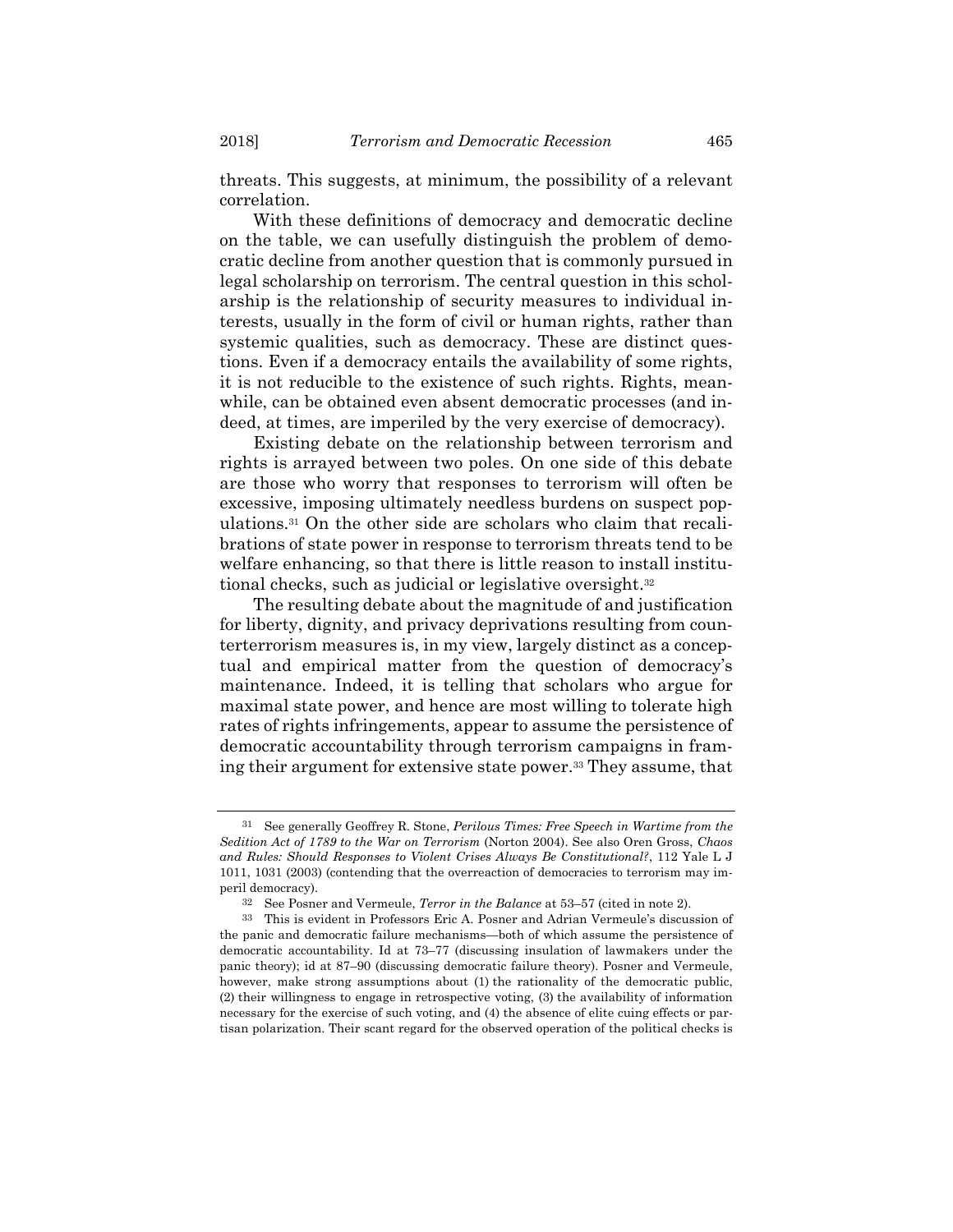is, that democratic accountability is not corroded though the extensive violation of individual liberties—especially when predictably allocated to a minority group. While this argument is deeply flawed, it demonstrates a common belief in the possible coexistence of democracy along with widespread rights infringements.

A gap between threats to individual rights and impingements on democratic practice also becomes apparent when one examines discrete case studies and also when one looks at larger empirical trends. In the context of twentieth-century security crises in the United States, for example, fairly discretely defined ethnic or religious minorities have typically borne the burden of securityrelated rights deprivations.34 But a democracy can exclude racial, religious, or ethnic minorities and remain, in substantial measure, a democracy (if a morally iniquitous one). State-coordinated campaigns of coercion and intimidation against Japanese Americans, Muslim Americans, or Eastern European migrants across the last century are not commonly viewed as *lapses* in democracy: instead, they illustrate how democracy in action can be prone to moral failure, written off as just another instance of necessarily dirty hands.<sup>35</sup> Some rights are certainly necessary to democracy (whether defined as such or not), and some of those rights may well be undermined by counterterrorism responses. But these examples suggest that the derogatory treatment of a minority population—however unwarranted and even reprehensible on its own terms—is not the same as a substantial rollback of democracy. It is only when the minority is sufficiently numerous that their disenfranchisement can be ranked as a blow to democracy per se.

in stark contrast to their purportedly hardheaded analysis of security risks. More forcefully put, by idealizing political checks and by casting legal checks in the worst light possible, Posner and Vermeule bias their analysis to an inevitable result. The internal incoherence of their argument substantially undermines its force.

<sup>34</sup> See, for example, Immigration Act of 1924, 43 Stat 153 (limiting the immigration of persons from Southern and Eastern Europe); *Korematsu v United States*, 323 US 214, 217–18 (1944) (finding constitutional the detention of persons of Japanese descent); *Ashcroft v Iqbal*, 556 US 662, 667–68 (2008) (describing the detention of several hundred Arab Muslims in the aftermath of 9/11).

<sup>35</sup> See Aziz Huq, *The Uses of Religious Identity, Practice, and Dogma in 'Soft' and 'Hard' Counterterrorism*, in Liora Lazarus and Benjamin Goold, eds, *Security and Human Rights* \*5–10 (Hart forthcoming 2018) (on file with author) (considering how the modern counterterrorism apparatus tends to view Islam as a signal for risk, an object of reform, or an object of extirpation).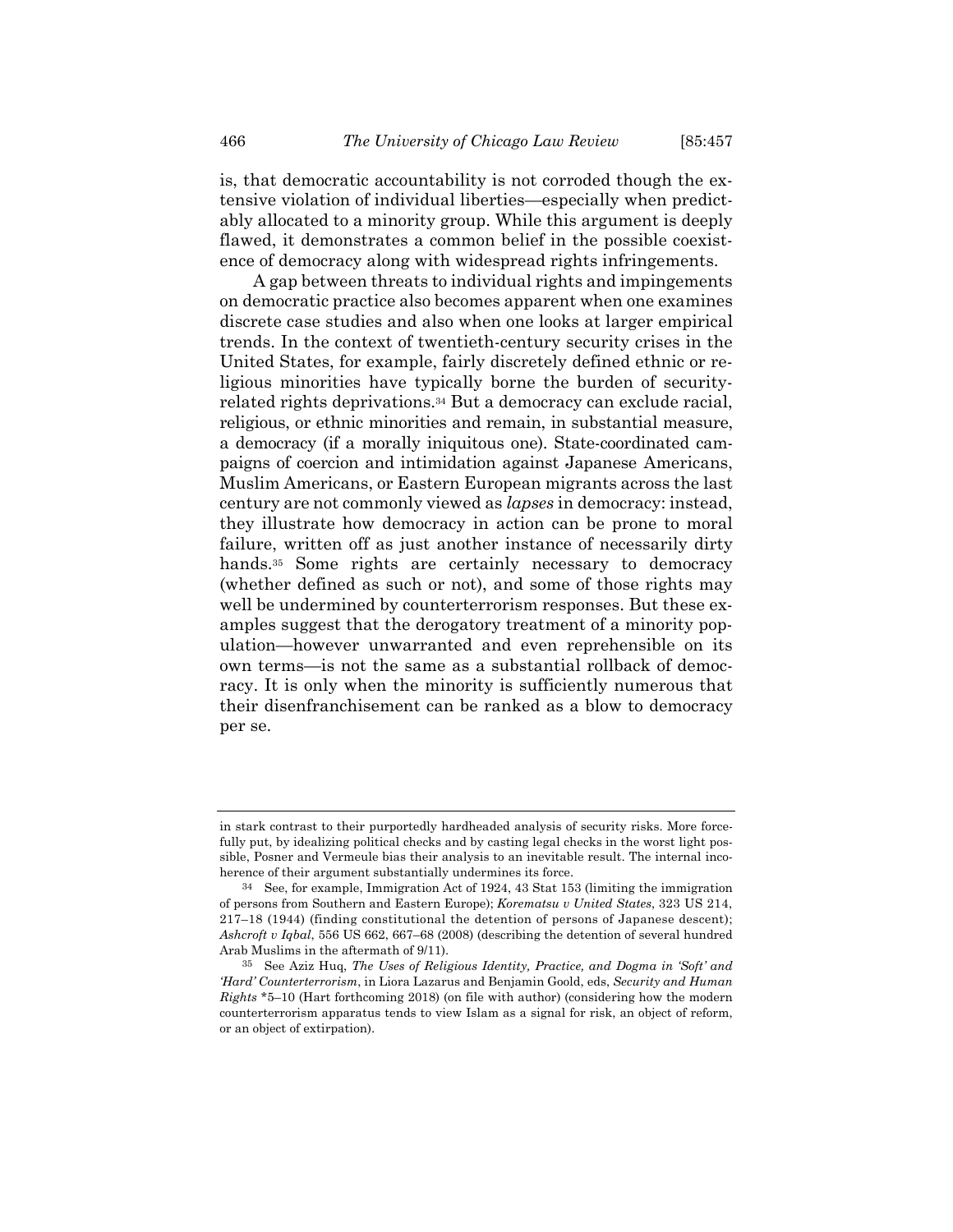While quantitative studies suggest that a connection does obtain between democracy and human-rights compliance, they further hint that their relationship is not a linear one. Only when highly consolidated does democracy correlate with improved human rights.36 When weak, in contrast, democracy has no impact on the level of rights violations.37 Complicating matters further, even consolidated democracies can violate rights at high rates when faced with a terrorist threat.<sup>38</sup> Given the tendency of democratic publics to rally around leaders in times of crisis and the manner in which terrorism triggers broad mortality salience and authoritarian sentiments, it might well be expected that democracies would be no less likely than nondemocratic polities to engage in repressive measures.39 Consistent with this intuition, greater levels of state violence are associated with swelling public support for repressive measures.<sup>40</sup>

While distinct from the question I have framed here about democratic decline, this existing debate about rights and terrorism does implicate questions of democracy's quality in one respect. The scholars engaged in this demand are implicitly making claims about the way in which democratic publics are likely to respond to security threats: either by rationally demanding costjustified security measures or by allowing invidious stereotypes and cognitive biases to influence their choices—and the way in which governmental actors will respond—by making decisions based on expertise or not. Their debate is, at some level, about the competing relevance of emotional and epistemic springs of decisions in democracies. But it is still one that simply assumes the continued operation of democracy.

In sum, the question whether terrorism leads to substantial damage to democracy is one that can be defined with a tolerable

<sup>36</sup> Bruce Bueno De Mesquita, et al, *Thinking inside the Box: A Closer Look at Democracy and Human Rights*, 49 Intl Stud Q 439, 450 (2005).

<sup>37</sup> Christian Davenport and David A. Armstrong II, *Democracy and the Violation of Human Rights: A Statistical Analysis from 1976 to 1996*, 48 Am J Polit Sci 538, 542 (2004).

<sup>38</sup> Chenoweth, 16 Ann Rev Polit Sci at 362 (cited in note 12) (discussing how democracies grant the executive expanded powers after terrorist acts, with examples from Israel and the United Kingdom).

<sup>39</sup> Aziz Z. Huq, *Structural Constitutionalism as Counterterrorism*, 100 Cal L Rev 887, 935–43 (2012).

<sup>40</sup> Bart Schuurman, *Defeated by Popular Demand: Public Support and Counterterrorism in Three Western Democracies, 1963–1998*, 36 Stud Conflict & Terrorism 152, 163– 65 (2013) (presenting the turn of public opinion against the Front de Libération du Québec as an example of this phenomenon).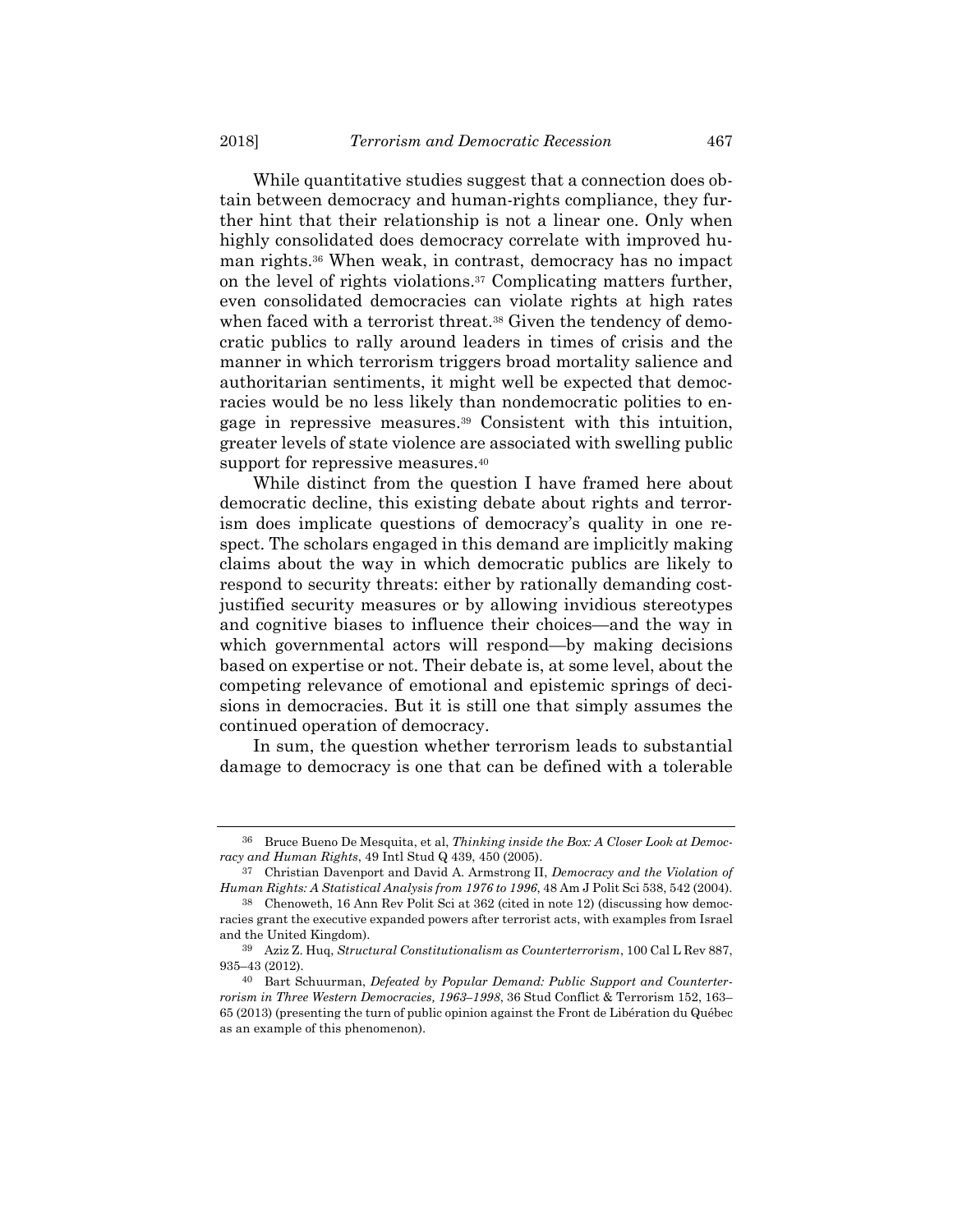degree of precision and distinguished from the currently dominant rights-related debate about emergency powers. Given the nontrivial risk of democratic decline that exists today,<sup>41</sup> this raises the question whether a pathway can be traced from the occurrence of political violence to democratic decline.

# III. MECHANISMS OF DEMOCRATIC DECLINE IN THE CONTEXT OF TERRORISM THREATS

The relationship between terrorism and democratic decline might be studied using either econometric methods or more granular case studies. A concern with the former might be that the number of available examples of democratic decline is relatively small, and the causes of such decline are almost certainly plural and complex. As a result, econometric techniques are not always well matched to available data. It may well be just as useful to develop illustrative case studies and local observations to offer a suite of potential mechanisms whereby terrorism might induce democratic recession. This is the approach I take.

This inductive approach has risks. Ascriptions of causality must be more tentative, and concerns about external validity loom large. Yet history is a storehouse of political tactics for contemporary actors. Even a single example of successful assault on democracy may prove influential because later decisionmakers consciously choose to imitate it. Case studies, in particular, of high-salience examples may therefore be surprisingly predictive, and perhaps even more trenchantly illuminating than the normal run of econometric tools.

I see three specific mechanisms whereby the use of terrorism as a tactic has an effect on the strength of democracy as a systemic quality of political arrangements. Each involves a slightly different species of institutional change, and each has a distinct and different pace and timeframe. The first concerns the rapid deployment of formal emergency powers. The second hinges on changes to the forms of institutionalized coercive authority adopted in response to perceived terrorist threats. The third, by contrast, courses through a public, political channel, and pertains to shifts in the rhetoric deployed in electoral campaigns, and subtle shifts in the strategies of legitimation employed by elected leaders. In the end, I am skeptical that the first, and in some ways most

<sup>41</sup> See generally Huq and Ginsburg, 65 UCLA L Rev (cited in note 22).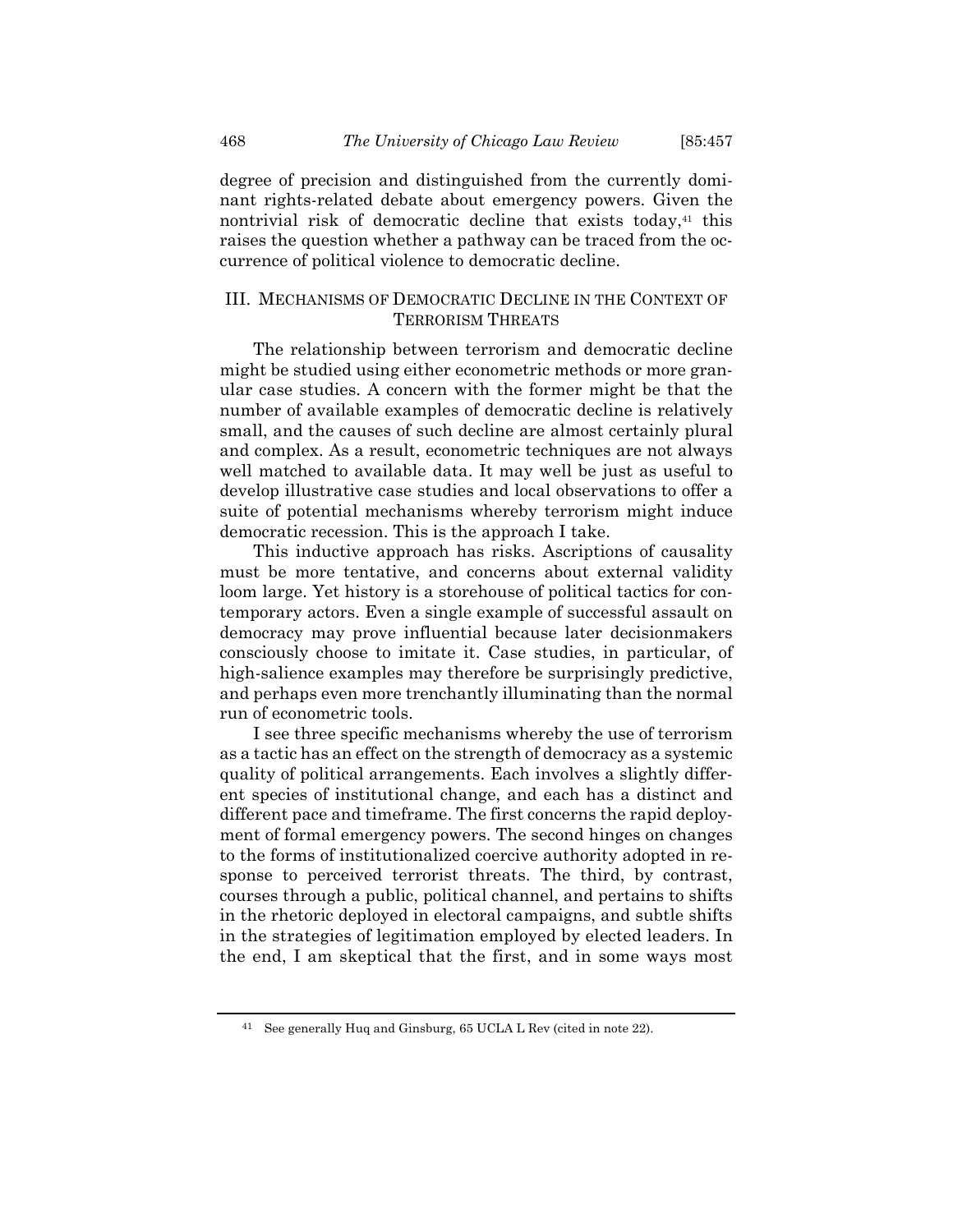obvious and salient to law professors, is in practice all that important. The other two mechanisms, however, seem to me important potential objects of future research.

## A. Triggering Emergency Powers

In the first pathway, a terrorism event provides a trigger for the exercise of emergency powers that constrict or suppress political competition. In its simplest iteration, a terrorism event occurs and the government responds not only with detention and coercion of putatively suspect communities but also with a more general constriction on rights of speech and association necessary to democratic governance. This is a close cousin to the emergency powers/civil liberties question already explored in the legal scholarship.42 But it is distinct insofar as the cost of security measures is not tallied in terms of discrete infringements on individual rights, but rather in terms of systemic distortions in the functioning of the political system.

The highest-profile examples of this mechanism arise in early twentieth-century Germany and arguably also in contemporary Russia and Turkey. First, take the obvious example. On February 27, 1933, the German Reichstag building burned to "ruins," allegedly at the hands of a young Dutch anarcho-syndicalist, Marinus van der Lubbe.43 A "massive" round-up of alleged leftists started that day.44 The next day, President Paul von Hindenburg signed a decree suspending "key" articles of the Weimar Constitution and starting "[t]he Nazi seizure of power . . . in earnest."45 The threat of leftist violence embodied in the Reichstag fire was significant, additionally, not only because it provided an occasion for Hindenburg's decree but also because it deepened the "widespread" fear of "communist 'terrorism.'"46 This in turn led civil society groups and conservative politicians to lend broad support to the Nazi's subsequent constrictions on democratic practice.47

More recently, the historian Timothy Snyder has identified a parallel dynamic at work in the consolidation of political power within Vladimir Putin's Russia and Recep Tayyip Erdoğan's

<sup>42</sup> See text accompanying notes 31–33.

<sup>43</sup> Richard J. Evans, *The Coming of the Third Reich* 328–29 (Penguin 2003).

<sup>44</sup> Id at 331.

<sup>45</sup> Id at 333.

<sup>46</sup> Robert O. Paxton, *The Anatomy of Fascism* 107 (Knopf 2004).

<sup>47</sup> Id.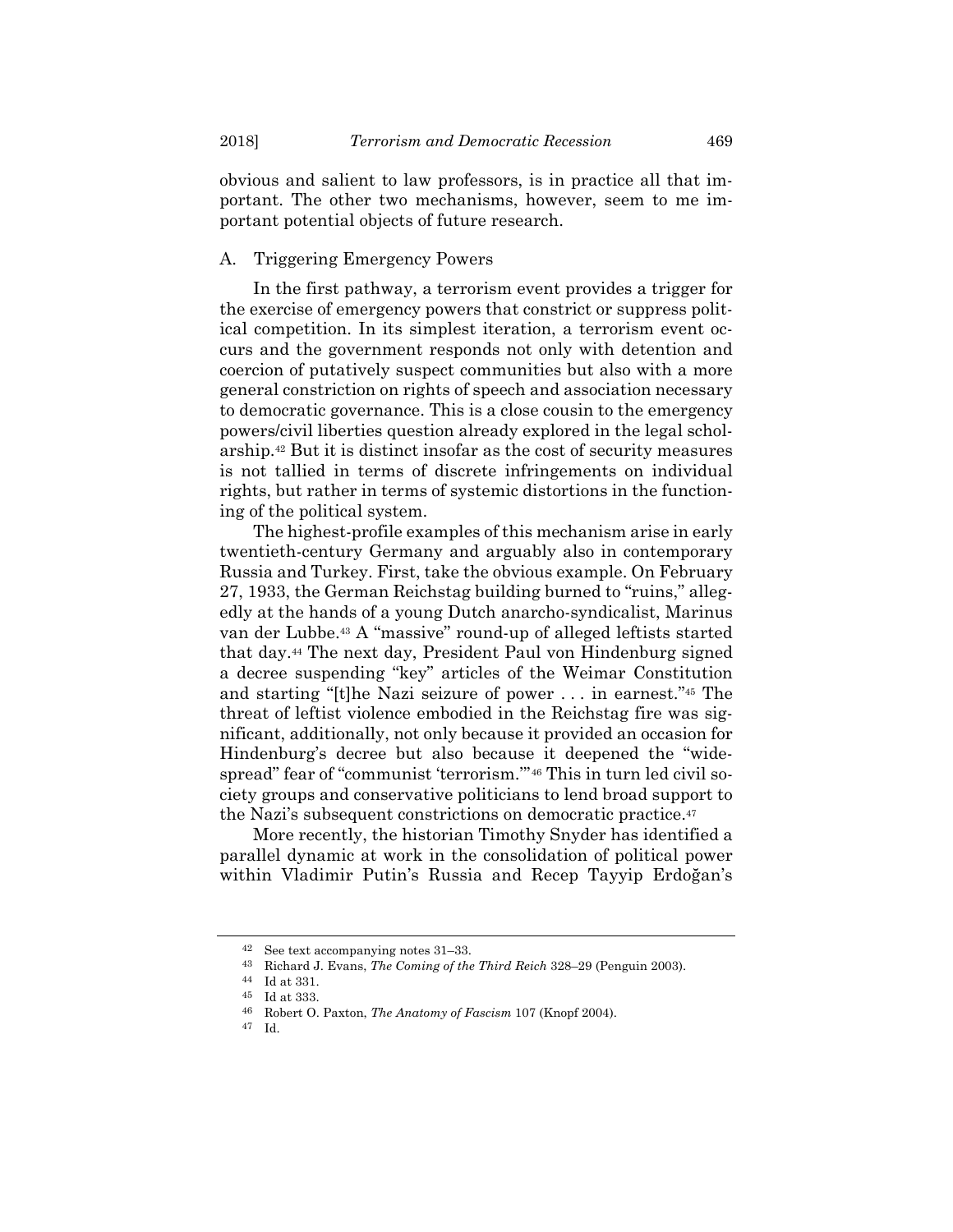Turkey.48 In the Russian context, Snyder suggests that attacks on apartment buildings in 1999 provided a platform for Putin's Chechnya campaign, which in turn cemented his fragile popularity.49 There are other examples: Another terrorist attack killed 40 only two days before the 2003 parliamentary elections.50 And in the wake of the 2005 Beslan hostage crisis, in which 150 children died, Putin invoked the terrorist threat to propose "radical changes" in Russia's state structure that stripped all of its provinces of power while greatly strengthening the central institutions under Putin's direct control.51 In Turkey, the precipitating event that Snyder cites was not terrorism. Rather, the Erdoğan government responded to a violent coup attempt in July 2016 by purging or detaining 9,000 police officers, 21,000 private school teachers, over 10,000 soldiers, 2,745 judges, 1,500 university deans, and 21,700 Ministry of Education officials.52 In the wake of these purges, Erdoğan sought and won a referendum on constitutional amendments that increased dramatically his authority as president.53

The German, Russian, and Turkish cases present plausible examples of democratic decline. But it is far from clear to me that terrorism (or, in Turkey, the threat of a military putsch) played a decisive role in their trajectories. In Turkey, for example, smaller purges of Erdoğan opponents had occurred before the 2016 coup attempt.54 Had concerns about terrorism been causally related to Turkish democracy's decline, one might have expected this connection to be clearest in relation to Erdoğan's policy toward the

<sup>48</sup> Timothy Snyder, *The Reichstag Warning* (NY Rev Books, Feb 26, 2017), online at http://www.nybooks.com/daily/2017/02/26/reichstag-fire-manipulating-terror-to-end -democracy/ (visited Jan 9, 2018) (Perma archive unavailable).

<sup>49</sup> Id*.*

<sup>50</sup> Sarah Oates, *Comparing the Politics of Fear: The Role of Terrorism News in Election Campaigns in Russia, the United States and Britain*, 20 Intl Rel 425, 429 (2006).

<sup>51</sup> Kim Lane Scheppele, *"We Forgot about the Ditches": Russian Constitutional Impatience and the Challenge of Terrorism*, 53 Drake L Rev 963, 967, 1011–13 (2005).

<sup>52</sup> Josh Keller, Iaryna Mykhyalyshyn, and Safak Timur, *The Scale of Turkey's Purge Is Nearly Unprecedented* (NY Times, Aug 2, 2016), online at http://www.nytimes.com/ interactive/2016/08/02/world/europe/turkey-purge-erdogan-scale.html?\_r=1 (visited Jan 3, 2018) (Perma archive unavailable).

<sup>53</sup> Patrick Kingsley, *Erdogan Claims Vast Powers in Turkey after Narrow Victory in Referendum* (NY Times, Apr 16, 2017), online at http://www.nytimes .com/2017/04/16/world/europe/turkey-referendum-polls-erdogan.html (visited Jan 3, 2018) (Perma archive unavailable).

<sup>54</sup> Jenny White, *Turkey at a Tipping Point*, 113 Current Hist 356, 357 (2014) (recounting Erdoğan's response to a "perceived coup attempt" featuring policies that curtailed civil liberties, enhanced government surveillance, and jailed journalists and protesters).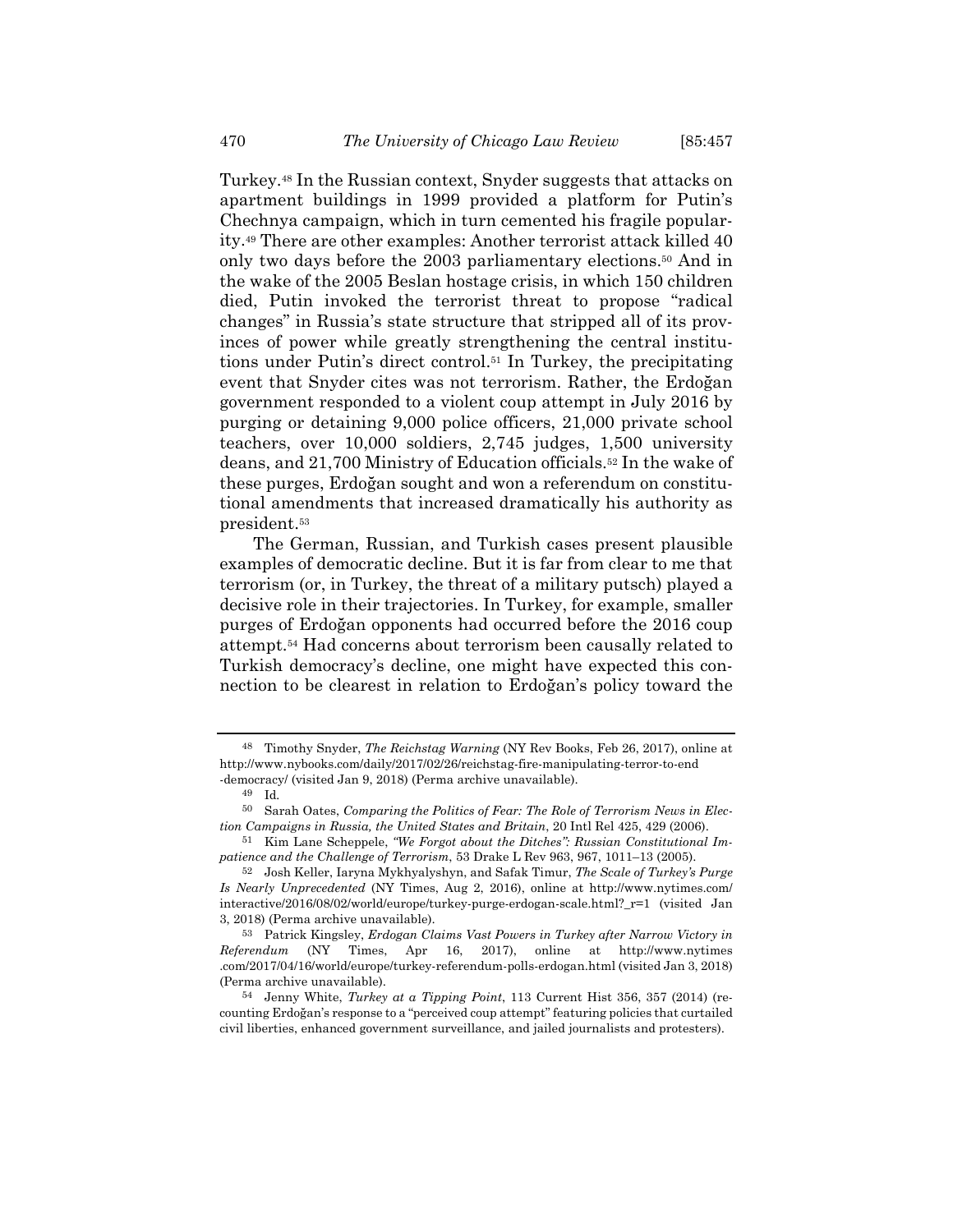PKK. But this is not the case. Erdoğan's approach to the Kurdish question has included both periods of attempted rapprochement and periods of intensified conflict.55 Hence, while a pathway away from democratic competition that relied on fears of Kurdish terrorism can be imagined—and indeed, these fears played a role in the 2017 constitutional referendum campaign<sup>56</sup>—Erdoğan's consolidation of political power has largely been motivated and explained by other considerations.

In Russia, similarly, the public desire for a "strong" leader like Putin that fueled his initial election victories was only partially motivated by concerns about terrorism.57 Liberal opposition parties declined in popularity during the early 2000s in large part because of their own strategic blunders.58 Doubts have been also raised about whether pivotal terrorism events in Russia, such as the 1999 apartment bombings, were in fact the work of nonstate actors or instead manufactured by the FSB, Russia's principal security agency.59

Similarly, even the example of the Reichstag fire proves ambiguous. Although historians continue to disagree on the question of its origins, there is an increasing body of evidence that rather than van de Lubbe, the Nazi Party itself was responsible for the fire.<sup>60</sup> Without attempting to resolve the question, it suffices here to say that the scale of the Nazi response to the Reichstag fire reflected not the precise contours of the threat to order that had in fact manifested, but rather an extant Nazi agenda to suppress political opposition of all stripes.

A regime committed to unraveling democracy can employ terrorism as an instrument in this campaign. But it does not need

<sup>55</sup> See F. Stephen Larrabee and Gonul Tol, *Turkey's Kurdish Challenge*, 53 Survival 143, 143–44, 146–47 (Aug–Sept 2011) (recalling the violent struggle between the Turkish government and the PKK that has claimed over forty thousand lives and documenting attempts by Erdoğan and the AKP to soften the conflict through diplomacy and social reform).

<sup>56</sup> Ercan Gurses and Orhan Coskun, *Erdogan Risks Losing Turkish Swing Voters with Harsh Referendum Rhetoric* (Reuters, Feb 16, 2017), archived at http://perma.cc/5NSV-C7UN.

<sup>57</sup> For a fair-minded account of Putin's initial electoral appeal, see Arkady Ostrovsky, *The Invention of Russia: The Rise of Putin and the Age of Fake News 264–66 (Penguin 2017).* 

<sup>58</sup> Vladimir Ryzhkov, *The Liberal Debacle*, 15 J Democracy 52, 54–57 (July 2004) (Anastasiya Kuzmina, trans) (identifying the mistakes as a failure to divorce themselves from the instability of the 1990s and an inability to position themselves as agents of economic growth).

<sup>59</sup> See, for example, Scheppele, 53 Drake L Rev at 1008 n 218 (cited in note 51).

<sup>60</sup> See generally, for example, Benjamin Carter Hett, *Burning the Reichstag: An Investigation into the Third Reich's Enduring Mystery* (Oxford 2014).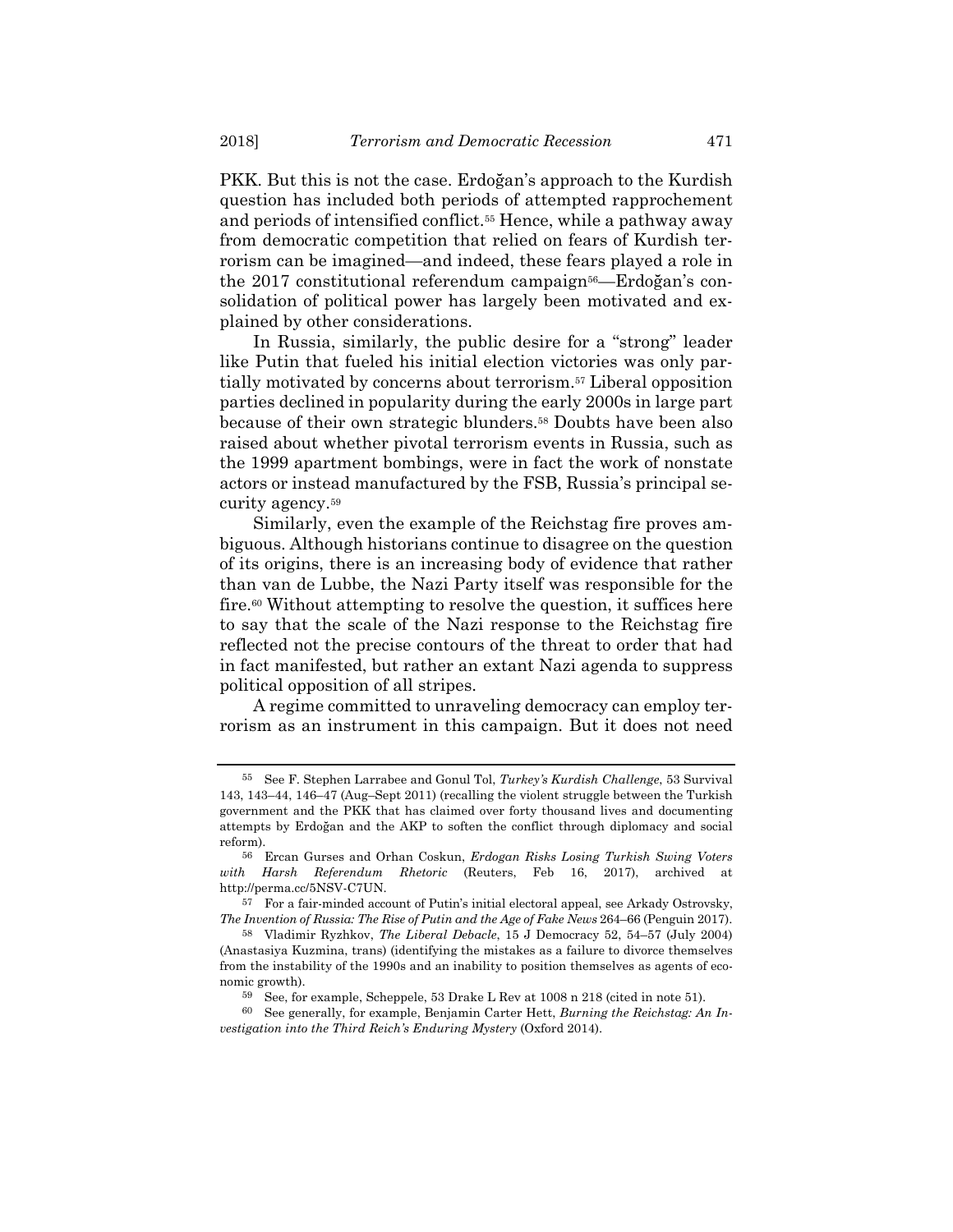an *actual* external threat to do so. Imagined or manufactured conspiracies may do just as well. Moreover, even when security concerns are invoked, in practice it is unclear whether they have any significant effect on the trajectory of system-level aspects of the polity. It may well be that a regime or a leader inclined to treat terrorism as a trigger for the effectual contraction of democratic contestation is weakly committed to political pluralism in the first instance. Such a leader might fall off the democracy wagon sooner or later even without a looming security concern. Hence, this first potential causeway between terrorism and democratic decline seems a relatively unpromising one.

### B. Reconfiguring the State's Repressive Capabilities

The second pathway is subtler. It wants for spectacular examples like the Reichstag fire and its aftermath. It is the possibility that the prospect of terrorism leads governments to introduce system-level reforms to state structure that, in the medium and long term, make a move away from democracy easier to achieve. The relevant changes to state institutions that respond to terrorism might be technological in character. For example, they might involve the acquisition of new forms of surveillance or coercive authorities. But in my view, they are more likely to be institutional in nature. Indeed, institutional change might be significant even if the underlying authority being exercised remains roughly unchanged.

The basic intuition animating this mechanism is familiar from the context of military coups. A military apparatus that developed to meet a specific external threat may become a destabilizing element within a wider and more heterogeneous democratic context once the threat has abated. In Pakistan, for instance, the army's broad prestige and political dominance (even in times of putative civilian rule) flowed from the dominance of geostrategic issues—most importantly, the perceived military threat of India—at the time of the nation's birth.<sup>61</sup> The external threat induced institutional choices that diminished the possibility of stable democratic rule. This is not, however, the only way a destabilizing military presence can coalesce. In Turkey, by contrast, an underground network called the Committee of Union and Progress formed the backbone of anti-Ottoman mobilization around the

<sup>61</sup> Ayesha Jalal, *The Struggle for Pakistan: A Muslim Homeland and Global Politics* 3–6 (Belknap 2014).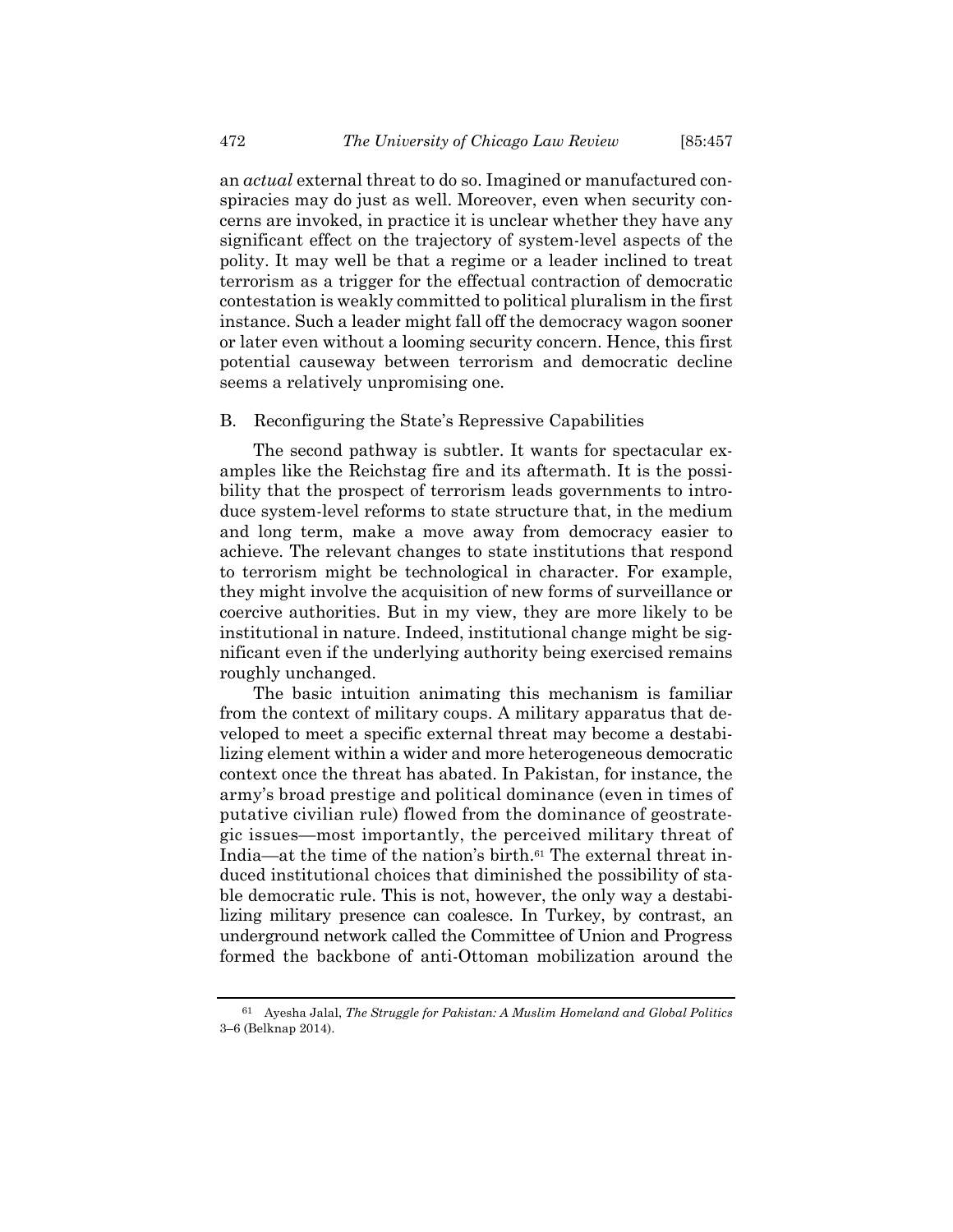turn of the twentieth century, and then, having successfully overthrown the Sultan, went on to form what has been called a "deep state" within the new Kemalist republic.<sup>62</sup>

In the terrorism context, the Italian state's response to the Red Brigade insurgency of the late 1970s represents a concrete example of hazardous reconfigurations of institutional arrangements. This entailed the creation of "a nationwide network of armed neo-Fascist groups," which ultimately turned their purposes to "a fully fledged *coup d'état*" aimed at reestablishing "Mussolini-style government in a 'born-again' Salo Republic."63 Paradoxically, development of this parastatal apparatus flowed from state weakness—the postwar "structural 'unpreparedness' of the Italian police."64 It is a nice irony that an impulse to professionalize the security apparatus should so directly induce a grave risk of democratic backsliding.

The Italian example is clearly an extreme case. It may thus be helpful to set forth some (hypothetical) examples of more nuanced ways in which terrorism emergencies can lead to the reconfiguration of state power and present a risk to democratic stability.

Two more mundane and plausible dynamics can be imagined. First, a government might respond to a terrorism threat by changing the manner in which a certain surveillance authority is used such that its deployment no longer requires judicial authorizations and no longer creates a record of its retail justifications and the extent of the resulting intrusions on private communications and files. The new surveillance authority might be employed with ease to gather information on political adversaries, which can either be leaked to inflict political damage or withheld to blackmail specific individuals.

Second, one common response to a terrorism event is to create a mechanism for proscribing certain organizations, foreign or domestic, that are affiliated in some fashion with terrorist organizations.65 Ex ante designation, with attendant fiscal and

<sup>62</sup> Mehtap Söyler, *Informal Institutions, Forms of State and Democracy: The Turkish Deep State*, 20 Democratization 310, 315 (2013).

<sup>63</sup> Peter Chalk, *The Response to Terrorism as a Threat to Liberal Democracy*, 44 Australian J Polit & Hist 373, 379 (1998).

<sup>64</sup> Donatella Della Porta, *Institutional Responses to Terrorism: The Italian Case*, 4 Terrorism & Polit Violence 151, 160 (Winter 1992).

<sup>65</sup> See, for example, *Holder v Humanitarian Law Project*, 561 US 1, 18–25, 29–33 (2010) (upholding the government's methods to thwart terrorist groups by prohibiting any provision of material support to them, even if the support was directed toward legitimate activities or related organizations).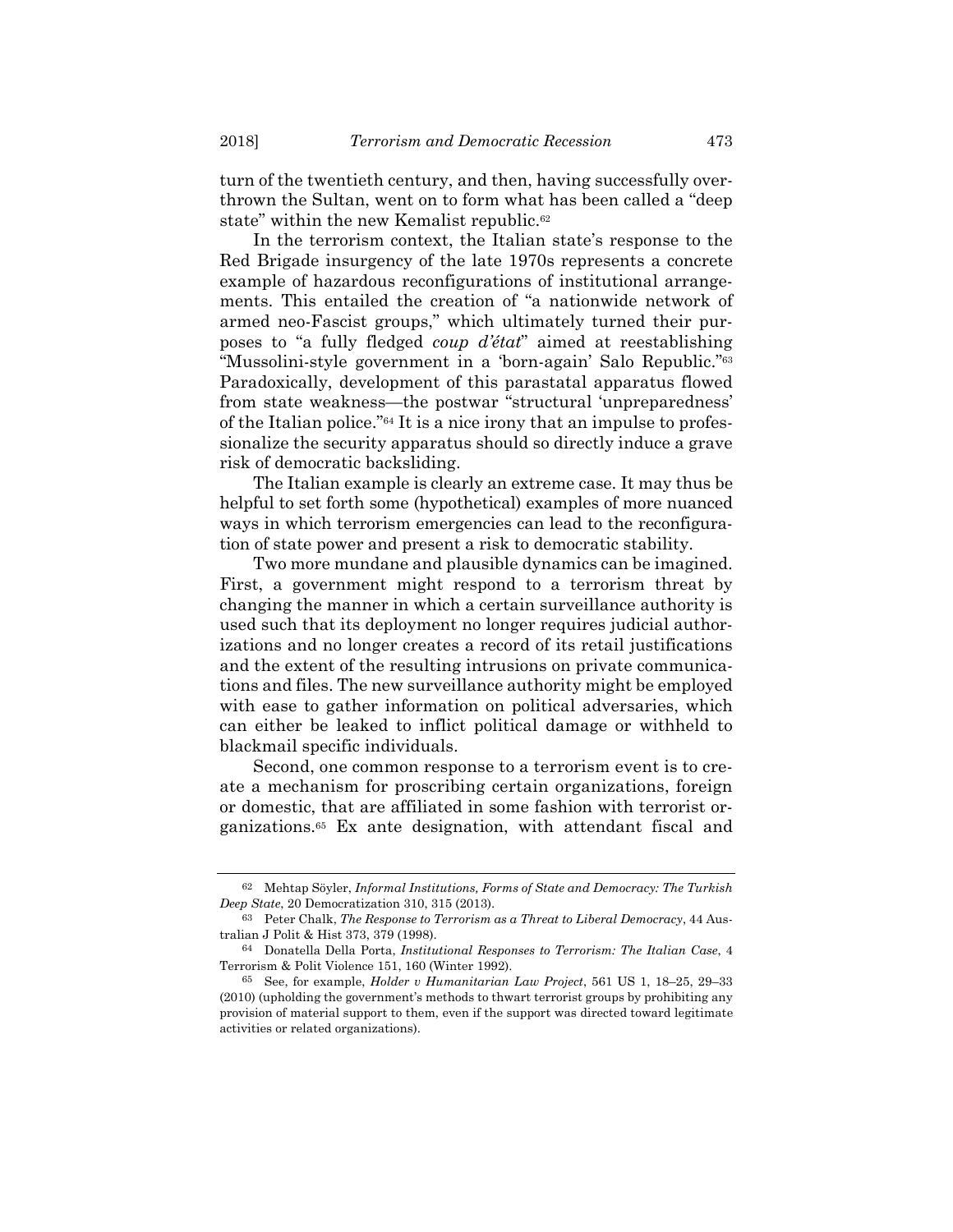criminal sanctions, might be a rough substitute for the ex post use of inchoate criminal offenses, such as conspiracy and material support, as a means to target group-based security threats. But ex ante measures of this sort necessarily depend on speculative rather than historical judgments. They are hence more likely to court error and even partisan misuse.

In both of these hypothetical examples, the basic surveillance or regulatory authority being deployed has not changed. What *has* shifted are the institutional circumstances in which that power is exercised. In both instances, backdrop institutional changes make the authority a more potent instrument of democratic erosion. Surveillance of journalists and regime critics has become easier in the first hypothetical. The risk of active suppression of oppositional domestic civil-society elements as affiliates or alter egos of designated groups has increased in the second hypothetical.66 In both cases, the expected cost of coordinated public enforcement of constitutional norms has increased.<sup>67</sup>

Both of these hypotheticals involve the elimination of ex ante safeguards on the improper use of a security power for antidemocratic ends. Alternative reforms might also raise parallel concerns. For example, a reform catalyzed by a terrorism event might reallocate a power from an institution relatively insulated from politics to one in the immediate control of elected officials. Or a reform might remove ex post forms of accountability. The latter ranges from disclosure requirements respecting the frequency and scope of erroneous or unjustified applications of a specific security power to individual remedies sounding either in terms of declaratory relief or money damages.

Once adopted by the state, moreover, any of these institutional recalibrations may be difficult to wind back. This is especially so when they redound to the benefit of factions either within or outside government. The latter can, and often do, use privileged access to information or political decisionmakers to resist

<sup>66</sup> For an examination of the suppression of civil society, see Huq and Ginsburg, 65 UCLA L Rev at \*46–51 (cited in note 22).

 $67$  For discussion of the importance of coordinated public action to constitutional enforcement, see Sonia Mittal and Barry R. Weingast, *Self-Enforcing Constitutions: With an Application to Democratic Stability in America's First Century*, 29 J L, Econ & Org 278, 278–80 (2011).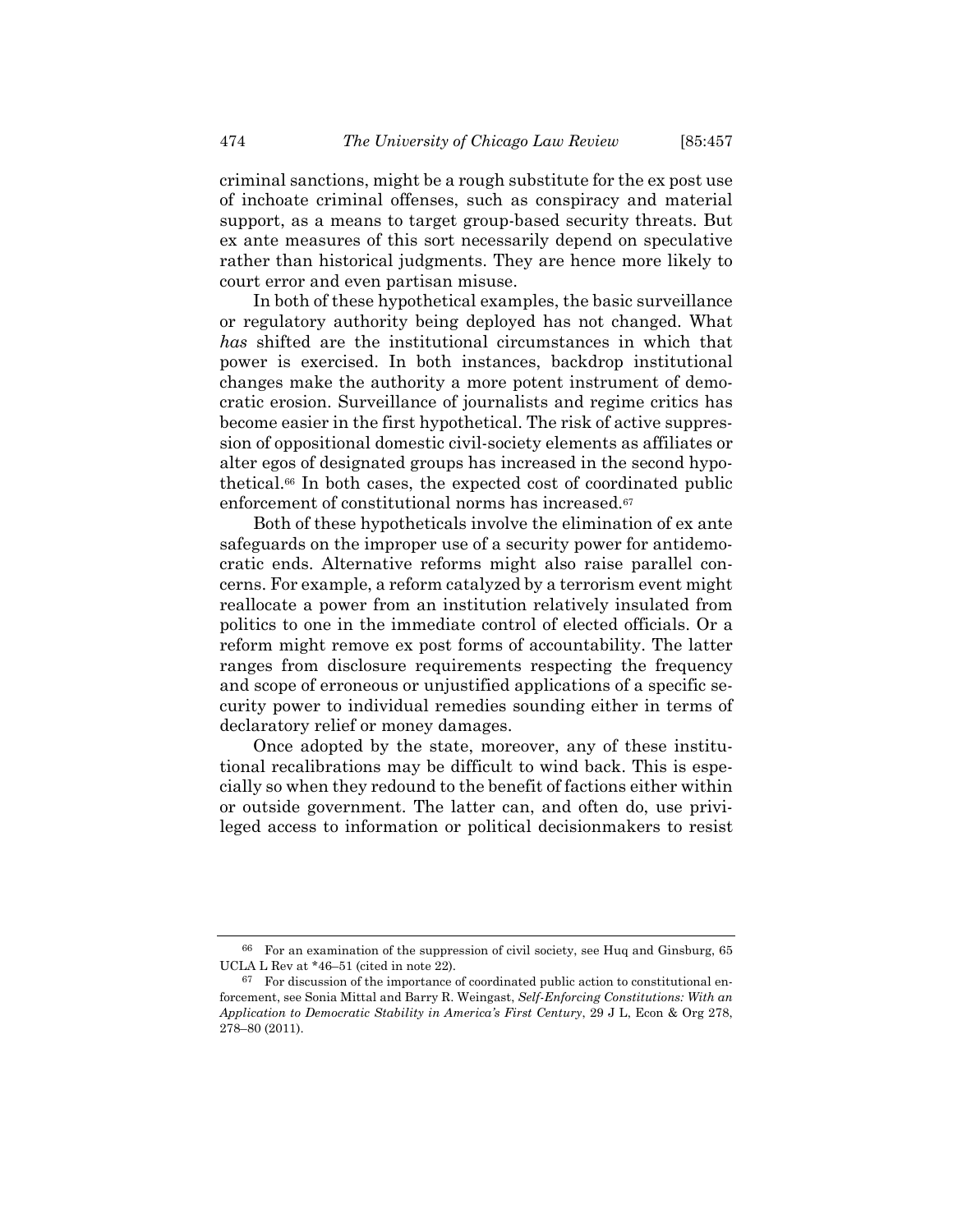even plainly warranted changes in institutional form.68 The result is a sticky "path dependence" in that institutional form.69

This path-dependent effect will be especially pronounced if the political system is characterized by plural veto-gates, and, as a result, tends toward policy sclerosis.70 Under such conditions, exogenous shocks like terrorist attacks will generate important windows for policy and institutional change. Moreover, if the manner in which security-related powers are deployed changes largely in response to exogenous security shocks, it is also likely that the pattern of resulting changes will be asymmetrically tilted toward enabling change. Further, when policy change is hard to achieve via ordinary political channels, incumbent elected actors may find it more attractive to align themselves with, or to provoke the intervention of, nondemocratic security agencies.71

A potential objection to this second pathway from terrorism to democratic decline is once again the concern that institutional responses to terrorism events are epiphenomenal. The slide away from democracy, this counterargument would go, is caused by independent forces, and will not be either retarded or delayed much by exogenous shocks. Professors Jack Balkin and Sanford Levinson, for example, have described a "national surveillance state" in the United States, but caution against the view that the latter flows from specific terrorism events.72 Rather, they contend, "new technologies of surveillance, data storage, and computation that arrived on the scene in the latter part of the twentieth century" have motivated the development of their national surveillance state.73 The marginal effect of specific political responses to terrorism, on their view, is minimal.

<sup>68</sup> Mark J. Roe, *Chaos and Evolution in Law and Economics*, 109 Harv L Rev 641, 651–52 (1996) ("Either information or public choice barriers could induce strong-form path dependence.").

<sup>69</sup> Scott E. Page, *Path Dependence*, 1 Q J Polit Sci 87, 97 (2006) (defining "path dependence" as a "process" in which "the outcome in any period depends on history and can depend on their order").

<sup>70</sup> Aziz Z. Huq, *The Constitutional Law of Agenda Control*, 104 Cal L Rev 1401, 1422 (2016).

<sup>71</sup> See, for example, C. Christine Fair, *Why the Pakistan Army Is Here to Stay: Prospects for Civilian Governance*, 87 Intl Aff 571, 576–77 (2011) (discussing how the instability of Pakistani politics incentivizes opposition parties to use army intervention to dissolve governments early and obtain victories in early elections).

<sup>72</sup> See Jack M. Balkin and Sanford Levinson, *The Processes of Constitutional Change: From Partisan Entrenchment to the National Surveillance State*, 75 Fordham L Rev 489, 522 (2006).

<sup>73</sup> Id.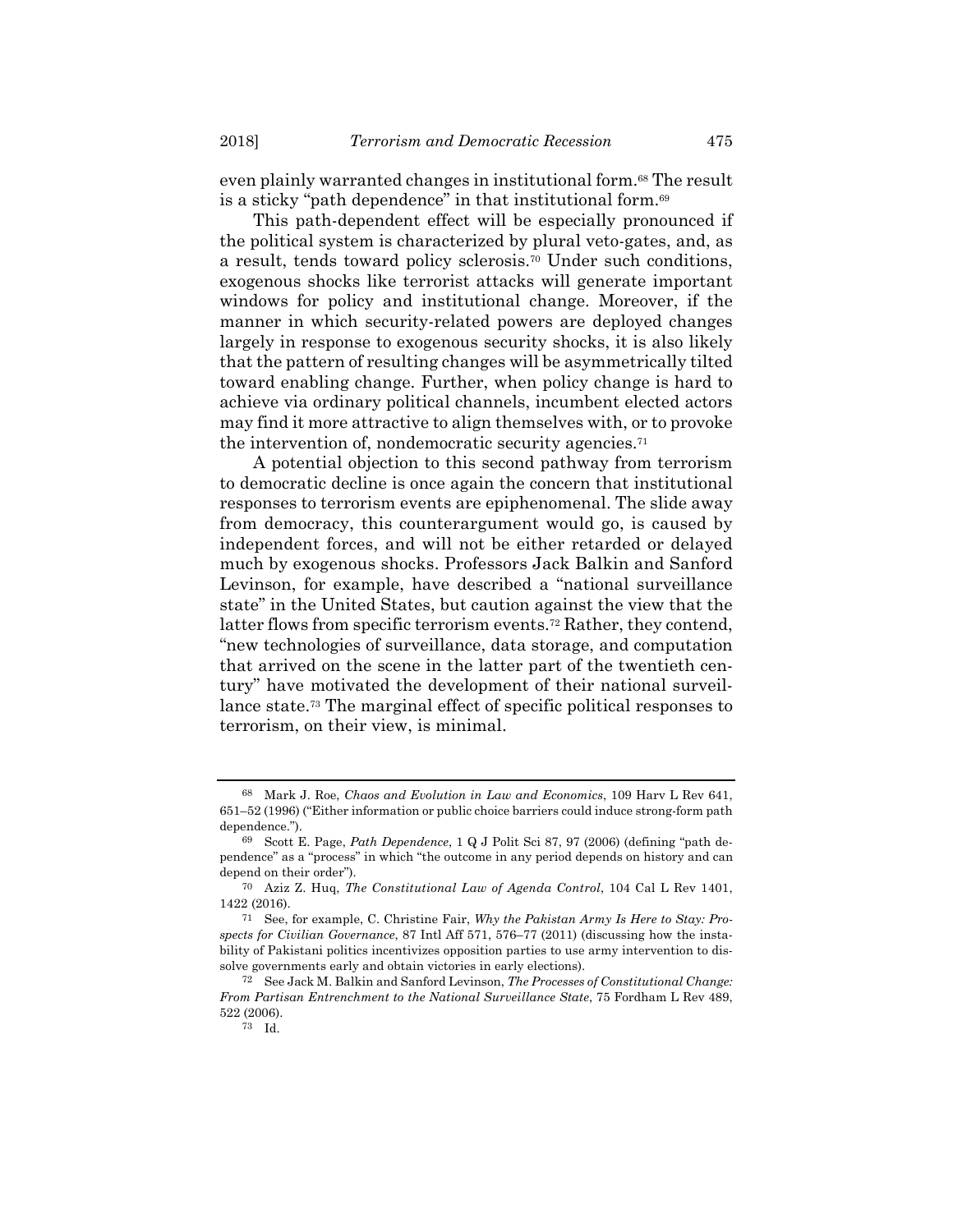Balkin and Levinson are right to stress secular trends, such as technological change. But I think it is a mistake to think that the specific configurations of new powers are unaffected by exogenous shocks or the institutional reorganizations they set in motion. That is, Balkin and Levinson are in my view too quick to draw an unhindered plumb line between technological change and institutional metamorphoses. Policy change is more complex a process, and more uncertain in result, than they let on. There are many instances, both large and small, in which the specific configuration of security-related powers is crucially determined by specific and contingent decisions taken under the aegis of emergency. History, unlike the executive power portrayed by Balkin and Levinson, knows no iron law of necessity.

It is, for example, well known that the September 2001 attacks catalyzed a suite of novel aggregate surveillance measures, most of which were subsequently integrated into domestic law despite initial controversy.74 It seems plausible to think that the programs installed after 9/11, which became a baseline against which policy proposals were judged, shaped the form and extent of regulation of new surveillance powers. Of course, we cannot know what would have happened absent the 2001 attacks, but the causal arrow observed in practice is tolerably strong.

Consider a further example: Federal law enforcement agencies have strenuously argued in recent years for new and improved forms of access to encrypted communications and datastorage devices through the creation of "keys" to access such data upon issuance of a warrant.75 Cryptographers in the academy and in industry have resisted this proposal on the grounds that any compromising of end-to-end encryption would impose greater social cost than the deterrence obtained by easier access to devices.76 The law enforcement push failed, notwithstanding an attempt to

<sup>74</sup> See Laura K. Donohue, *Section 702 and the Collection of International Telephone and Internet Content*, 38 Harv J L & Pub Pol 117, 125–28 (2015).

<sup>75</sup> See *The Encryption Tightrope: Balancing Americans' Security and Privacy, Hearing before the Committee on the Judiciary*, 114th Cong, 2d Sess 15 (2016) (statement of FBI Director James B. Comey).

<sup>76</sup> Harold Abelson, et al, *Keys under Doormats: Mandating Insecurity by Requiring Government Access to All Data and Communications* \*24–25 (Computer Science and Artificial Intelligence Laboratory Technical Report, July 7, 2015), archived at http://perma.cc/56NE-7CKL.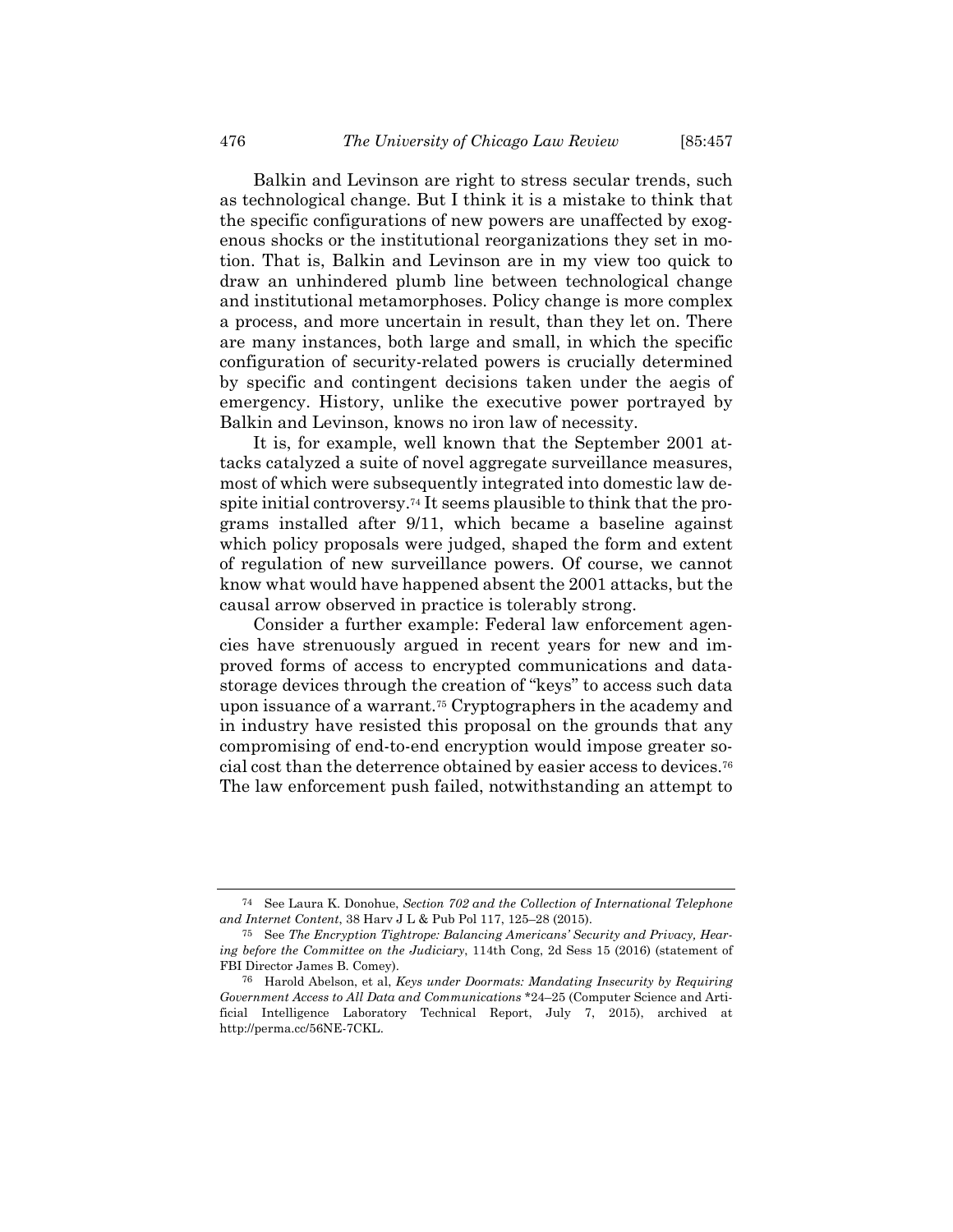leverage a high-profile fracas over one of the San Bernardino terrorists' iPhones.77 In the wake of that failed effort, a senior lawyer within the intelligence community cautioned his colleagues privately to await "the event of a terrorist attack or criminal event where strong encryption can be shown to have hindered law enforcement."78 His comments suggest that actors within agencies are perfectly aware that exogenous security shocks provide political platforms for reengineering the scope of coercive authorities—as well as being well positioned to capitalize on those opportunities.

Another objection to this pathway from terrorism to democratic decline might focus on the relation between the misuse of new security powers and the quality of democracy. On this account, terrorism might influence the quality of official accountability for wrongdoing consistent with some notion of the rule of law, but it is irrelevant to the problem of "vertical" accountability.79

But new technologies of coercion can and do dampen democratic participation in significant ways. China's experience with social media regulation is but the most familiar example.<sup>80</sup> A useful analogy comes from the municipal policing context. There, evidence suggests that negative contact with the police has a demoralizing and alienating effect, in particular on young African American men.81 This effect is reinforced by a number of ways in which aggressive street policing using stops undermines the trust in the state and community cohesion necessary for effectual political action.82 What I suggest here is simply that the same political suppression can occur, under the right institutional conditions, on a somewhat grander scale.

I have offered here examples from the US context of terrorism creating the conditions for political entrepreneurs to secure new

<sup>77</sup> Matt Zapotosky, *FBI Has Accessed San Bernardino Shooter's Phone without Apple's Help* (Wash Post, Mar 28, 2016), archived at http://perma.cc/8SPS-276H (noting that after a third party broke into the phone, the Department of Justice withdrew its suit against Apple).

<sup>78</sup> Ellen Nakashima and Andrea Peterson, *Obama Faces Growing Momentum to Support Widespread Encryption* (Wash Post, Sept 16, 2015), archived at http://perma.cc/Q7KM-GZ4A.

<sup>79</sup> O'Donnell, 15 J Democracy at 37 (cited in note 23) (defining "vertical electoral accountability" as submission to "fair and institutionalized elections," or to popular mobilization, not necessarily to the rule of law).

<sup>80</sup> See generally Gary King, et al, *How Censorship in China Allows Goverment Criticism but Silences Collective Expression*, 107 Am Polit Sci Rev 326 (2013).

<sup>81</sup> Amy E. Lerman and Vesla M. Weaver, *Arresting Citizenship: The Democratic Consequences of American Crime Control* 54–55, 150–51 (Chicago 2014).

<sup>82</sup> Aziz Z. Huq, *The Consequences of Disparate Policing: Evaluating Stop and Frisk as a Modality of Urban Policing*, 101 Minn L Rev 2397, 2437–38 (2017).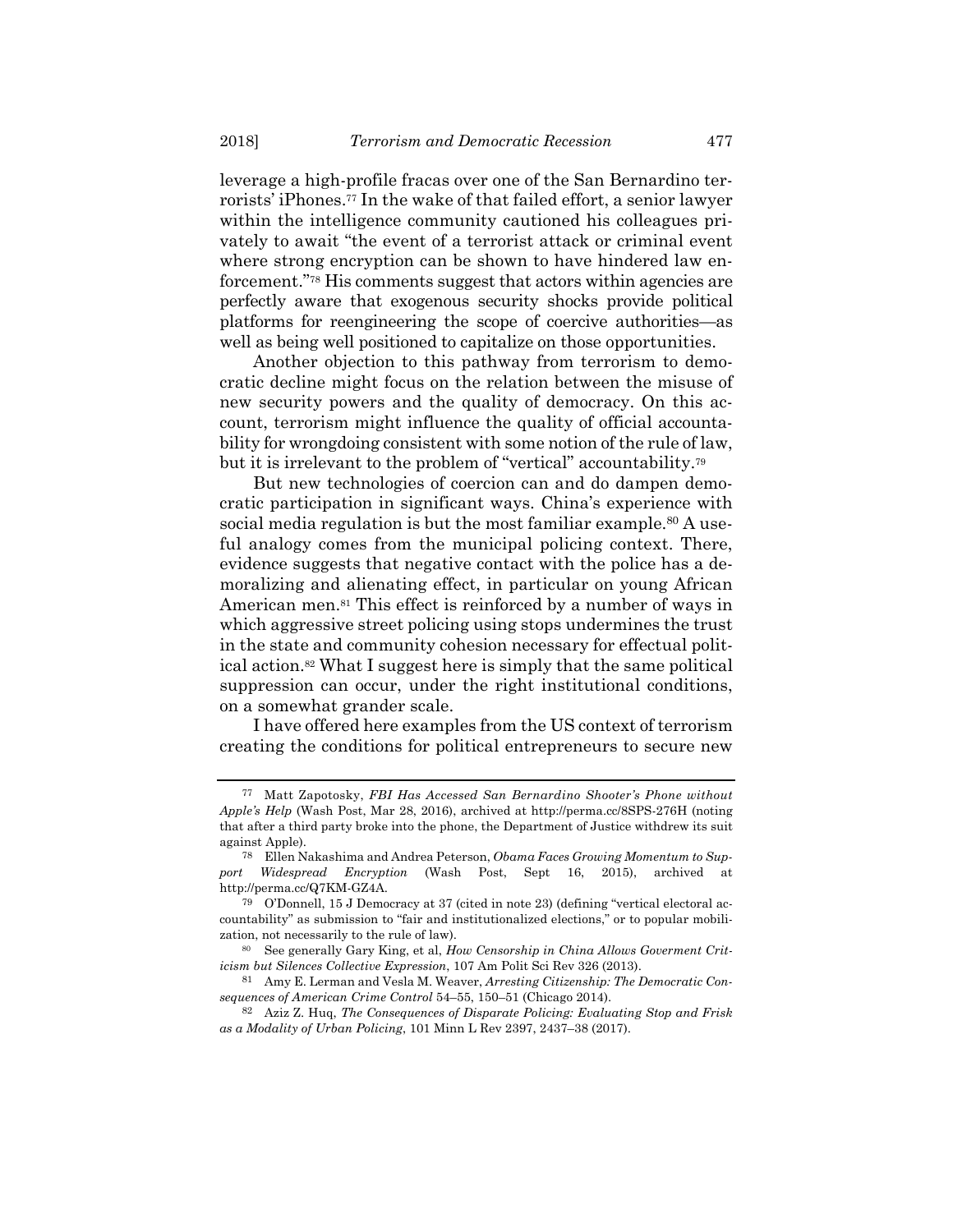institutional configurations of security-related powers. In doing so, though, I do not want to suggest that these particular powers are now or have previously been employed in ways subversive to American democracy. Perhaps they are, although I cannot demonstrate this to be so here. My point is more modest: this sort of evolutionary process of institutional development, under the right circumstances, may well yield in the medium term a terrain of governing bodies primed for and conducive to substantial retrogression in democratic norms, if not outright collapse.

This dynamic occurs in a longer timeframe than the direct policy responses to a security emergency and is hence less visible to citizens and scholars. Its deleterious effect on democratic norms is incremental and probabilistic in character. Nevertheless, I do not think it is overly speculative to be concerned about the democratic costs of new security measures when viewed in the medium term.

## C. Terrorism and Populism

The third, and perhaps most interesting, pathway between terrorism and democratic decline flows, paradoxically, through democratic politics itself rather than via an institutional design choice. The eruption of terrorism, on this account, conduces to a new style of populist politics in the medium term. In turn, politicians selected by dint of their populist appeals tend to be averse to the main tenets of democracy as I have defined it. Even if this relationship between terrorism and the adoption of antisystem policy positions is a contingent rather than a necessary one, it is a correlation that holds with some rigidity in the current geopolitical moment. It generates a medium-term dynamic that might run roughly concurrent to the process of institutional transformration just canvassed.

Populism has emerged as a potent political form in both Europe and North America in the last decade.<sup>83</sup> But it has a longer pedigree. It can be seen earlier in Latin America,<sup>84</sup> Asia,<sup>85</sup> and also in earlier twentieth-century Europe.86 Populism is not a well-defined term. In

<sup>83</sup> John B. Judis, *The Populist Explosion: How the Great Recession Transformed American and European Politics* 12–13 (Columbia Global Reports 2016).

<sup>84</sup> See Carlos de la Torre, *Left-Wing Populism: Inclusion and Authoritarianism in Venezuela, Bolivia, and Ecuador*, 23 Brown J World Aff 61, 63–64 (2016).

<sup>85</sup> See generally, for example, Pasuk Phongpaichit and Chris Baker, *Thaksin's Populism*, 38 J Contemp Asia 62 (2008).

<sup>86</sup> See Judis, *The Populist Explosion* at 154–55 (cited in note 83).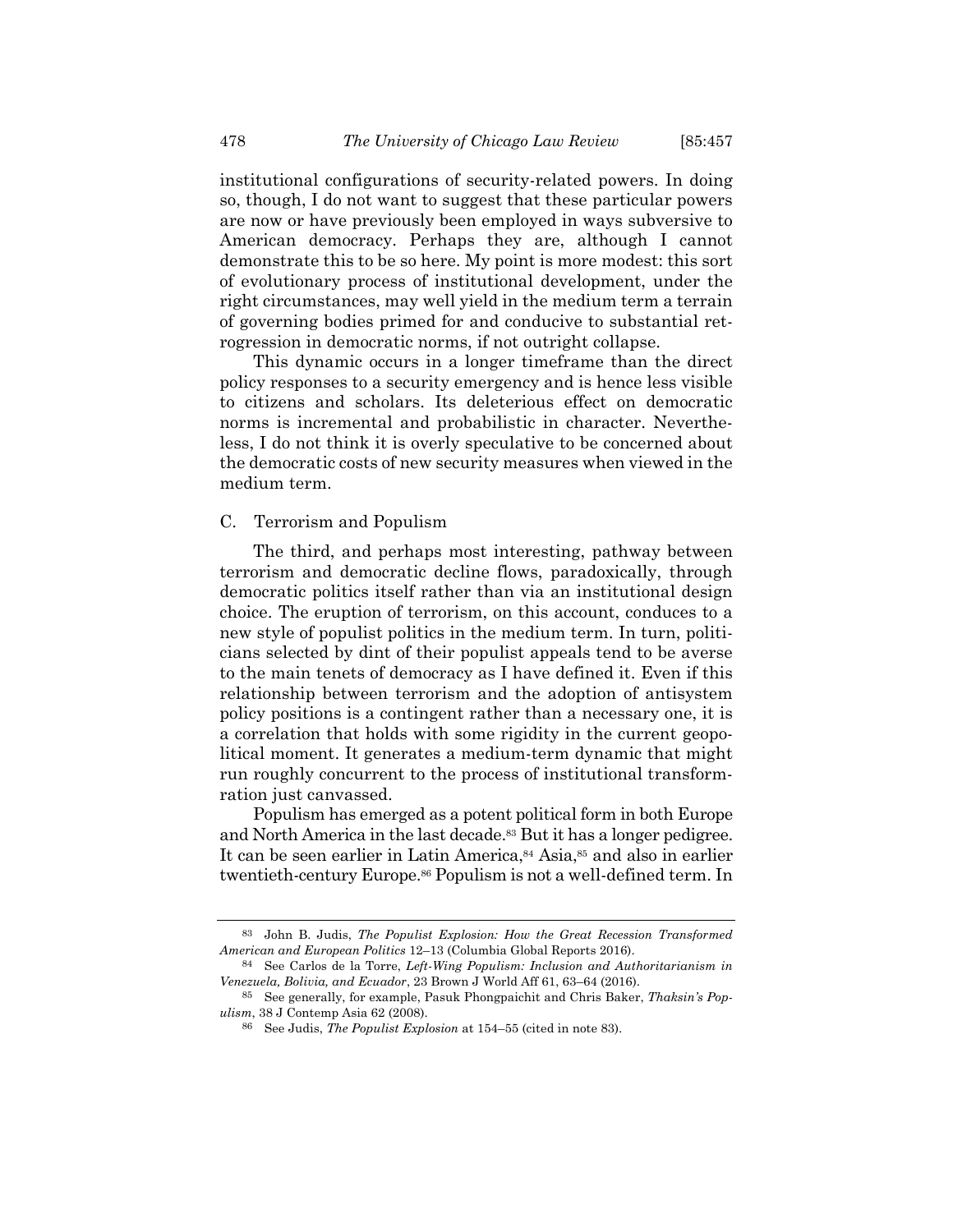a cogent recent effort at definitional clarity, Professor Jan-Werner Müller has argued that an axiomatic characteristic of populist politics is the belief in the existence of a "true" people genuinely and completely represented by a singular party or leader, and a corresponding rejection of competitive elections and the possibility of legitimate political opposition.87

Agreeing with Müller, Professor Nadia Urbinati has argued that successful populism tends to "change, and even shatter constitutional democracy" through the "centralization of power, weakening of checks and balances, disregard of political opposition, and the transformation of election [into] a plebiscite of the leader."88 These definitions provide analytically crisp means of isolating distinct threats to democratic stability.89

Populist regimes can be discerned today in Venezuela, Hungary, Russia, and Poland—all countries that have experienced recent substantial democratic retrogression under populist rule.90 In France, the United Kingdom, and the United States, populist movements have either achieved significant policy or electoral triumphs in the past two years, without (for now) substantial backward movement in democratic quality.91

Populism has left- and right-wing variants; in Greece, for example, Syriza and Golden Dawn respectively occupy these positions.92 The connection between terrorism and democratic decline is most apparent with the latter organization. In Europe, increasing support for populism is associated with negative views of immigrants. Right-of-center populist parties like the Dansk Folkeparti, the Bündnis Zukunft Österreich (Alliance for the Future of Austria), and the Dutch Party for Freedom coalesce around restrictive immigration measures aimed at stanching

<sup>87</sup> Jan-Werner Müller, *What Is Populism?* 19–28 (Pennsylvania 2016).

<sup>88</sup> Nadia Urbinati, *The Populist Phenomenon*, 51.3 Raisons Politiques 137, 137 (2013). 89 For a defense of this position, see Aziz Z. Huq, Book Review, *The People against* 

*the Constitution*, 116 Mich L Rev \*13–14 (forthcoming 2018), archived at http://perma.cc/3YWH-EMQ5.

<sup>90</sup> See Pippa Norris, *It's Not Just Trump: Authoritarian Populism Is Rising across the West. Here's Why* (Wash Post, Mar 11, 2016), archived at http://perma.cc/YNU8-6XAF (detailing the state of populist politics in various countries in the West and throughout the world). See also, for example, Joanna Fomina and Jacek Kucharczyk, *Populism and Protest in Poland*, 27 J Democracy 58, 58–60 (Oct 2016) (documenting the rise to power of the populist Law and Justice Party in Poland).

<sup>91</sup> Judis, *The Populist Explosion* at 12–17 (cited in note 83).

<sup>92</sup> Dalibor Rohac, Book Review, *Clientelism and Economic Policy: Greece and the Crisis*, 37 Cato J 427, 429 (2017).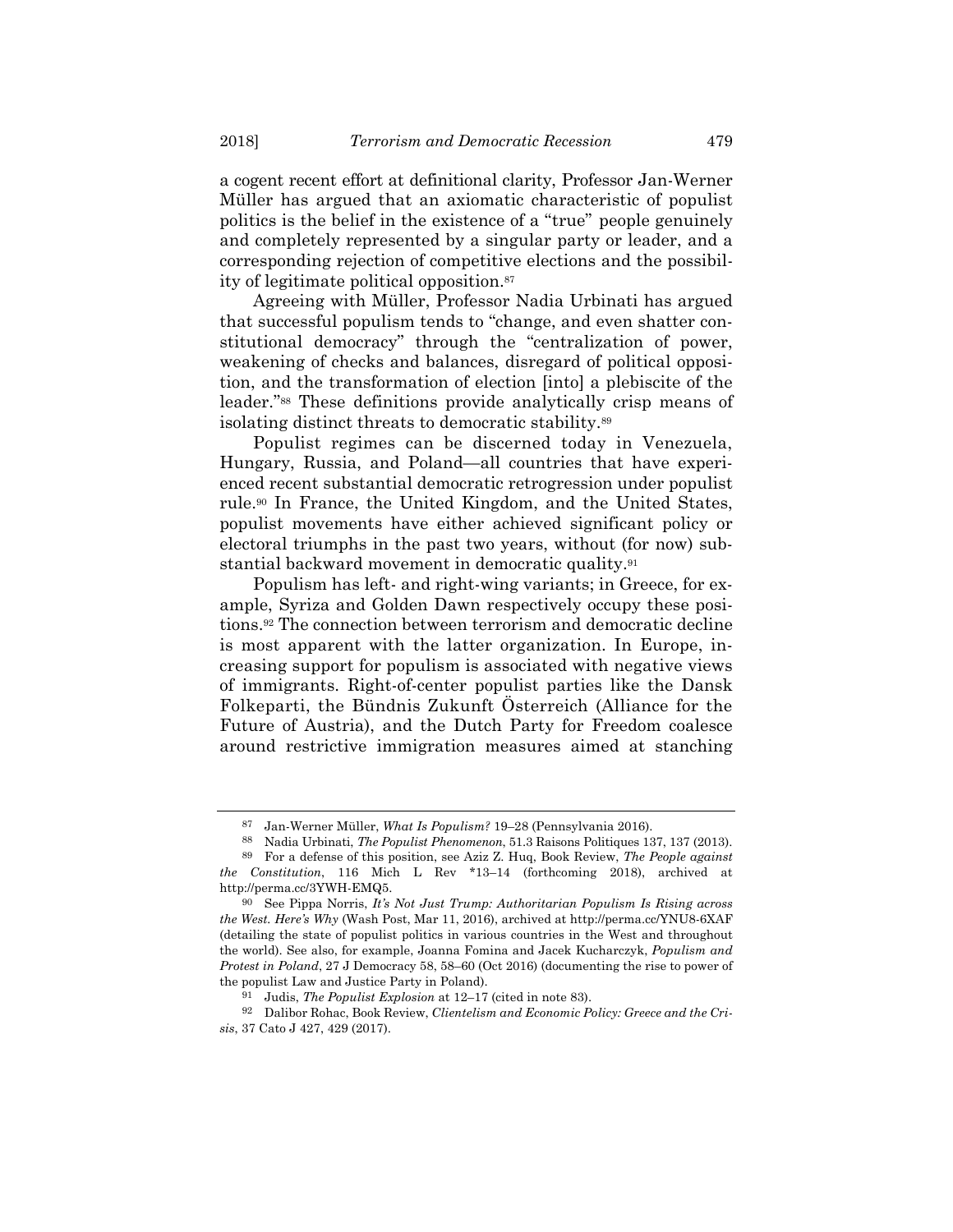Muslim migration, partly in the name of ensuring security.93 Such sentiments are strongly linked to perceptions of terrorism risk. The recognition and stoking of public fear of such violent disorder is a central element of the emotional appeal of right-of-center populism.94

Hence, population-wide surveys in European countries find that perceptions of a security threat from Islamic terrorism predicted negative views toward Muslim migrants.95 More specifically, quasi-experimental studies show that media exposure to high-profile terrorism events, even in nations that have not experienced that political violence directly, causes increased antiimmigrant sentiments.96 This study found the effect to peak in geographic areas that have experienced recent spikes in unemployment.97 Today, some of the highest levels of anti-immigrant sentiment are found in Eastern Europe, which has experienced spikes of support for populist candidates at the polls.<sup>98</sup>

In this third causal pathway, terrorism is not a *direct* cause of democratic decline. Rather, terrorism events, whether local or global, serve as a backdrop that is especially conducive to the political rise of parties and leaders that do not accept basic tenets of democracy. This is, however, not to suggest that even if such leaders come to power, they will necessarily be successful in presiding over institutional changes that narrow democratic space. In the US context, for example, Professor Ginsburg and I have argued that the risk of democratic regression is a function not simply of constitutional design flaws (although there are plenty of those),

<sup>93</sup> Farid Hafez, *Shifting Borders: Islamophobia as Common Ground for Building Pan-European Right-Wing Unity*, 48 Patterns of Prejudice 479, 482–83, 485 (2014).

<sup>94</sup> Id at 483–84.

<sup>95</sup> Richard Wike and Brian J. Grim, *Western Views toward Muslims: Evidence from a 2006 Cross-National Survey*, 22 Intl J Pub Op Rsrch 4, 19 (2010).

<sup>96</sup> Joscha Legewie, *Terrorist Events and Attitudes toward Immigrants: A Natural Experiment*, 118 Am J Sociology 1199, 1218–20 (2013).

<sup>97</sup> Id at 1223–25.

<sup>98</sup> Zan Strabac and Ola Listhaug, *Anti-Muslim Prejudice in Europe: A Multilevel Analysis of Survey Data from 30 Countries*, 37 Soc Sci Rsrch 268, 278, 283 (2008). See also Krisztina Than and Gergely Szakacs, *Fidesz Wins Hungary Election with Strong Mandate* (Reuters, Apr 11, 2010), archived at http://perma.cc/UM8K-GYPF; Silke L. Schneider, *Anti-immigrant Attitudes in Europe: Outgroup Size and Perceived Ethnic Threat*, 24 Eur Sociological Rev 53, 67 (2008) (Table A1). In addition, data from the World Values Survey points toward the extremely high levels of anti-immigrant sentiment in Hungary. See World Values Survey, *Immigrant Policy: 2005–2009*, archived at http://perma.cc/4TVL-NUA3 (including Hungary in list of countries for 2005–2009 data).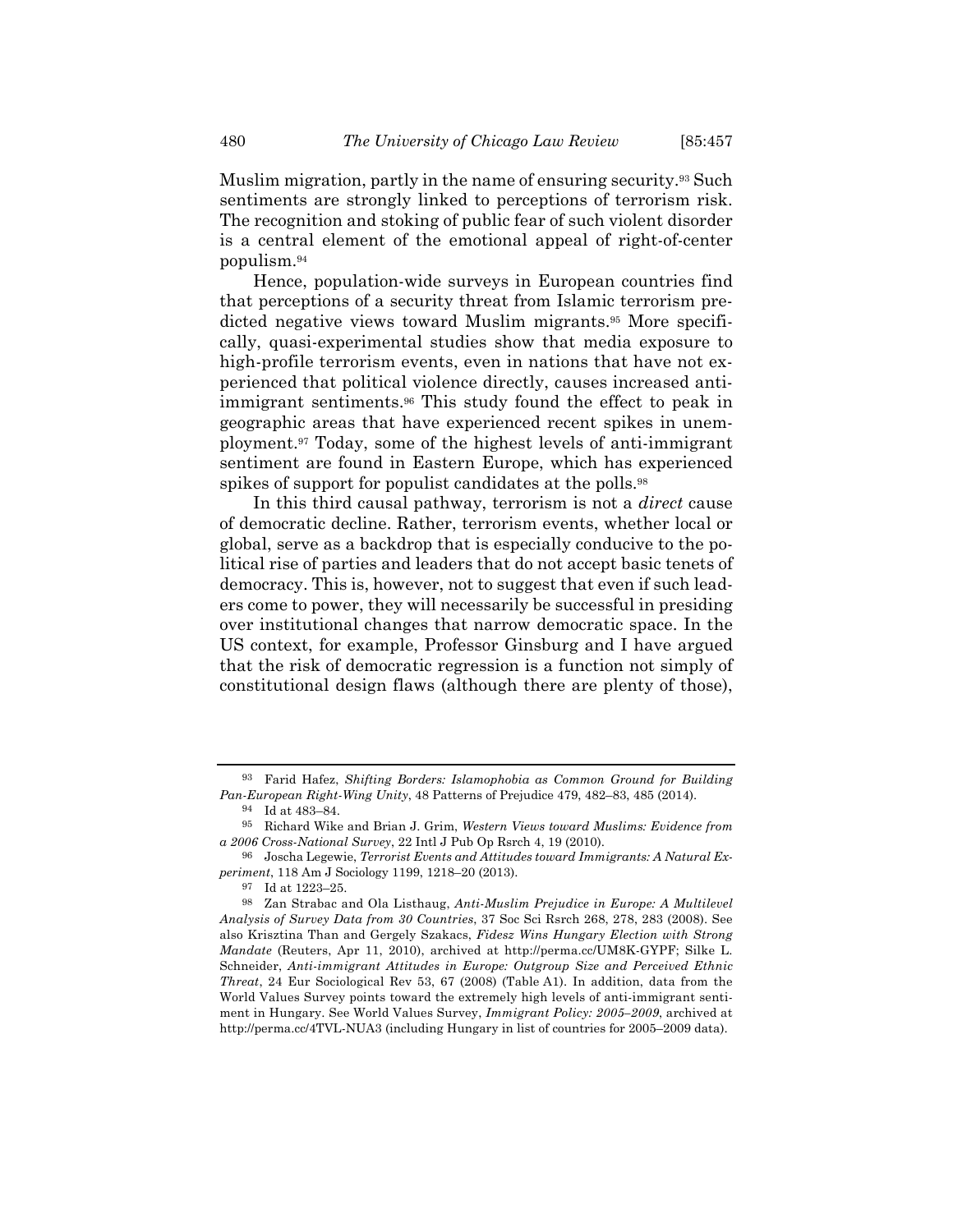but also of the coalitional politics within which potentially demagogic leaders operate.99 When the coalitional context is unfavorable, the risk of democratic decline is dampened.

In sum, the third pathway posits that populism presents a substantial risk of democratic retrogression—if not of wholesale reversion into autocracy. It further suggests that the specter of terrorism works as the fuel for populism's ascent.

Again, it is worth considering counterarguments. The strongest hinges on the connection between terrorism and populism. Not all populists focus on terrorism threats. In the United States, for example, populisms both old and new are organized around economic grievances, as well as security fears.100 Perhaps economic insecurity is sufficient to generate pressure for populist positions.

But the best studies available to date do not support the idea that economic forces alone can explain the present populist wave. Studying data on the shifting positions of political parties in European countries, for example, Professors Ronald Inglehart and Pippa Norris distinguish between economic insecurity and cultural backlash as possible theories of populism's recent success. They suggest that the cultural backlash theory has more support than economic explanations for populism's appeal.<sup>101</sup> Inglehart and Norris treat security-related concerns as one of five potentially salient "cultural" factors and find that it is independently predictive of populist sentiment.102 Even if securityrelated concerns are not the *sole* cause of contemporary populism in the form that Müller and Urbinati have stipulated, therefore, it appears they are sufficiently common to be a major driver of the populist "explosion" currently underway.

#### **CONCLUSION**

Democratic decline happens in a small, albeit growing, number of cases. Discrete case studies of its microfoundations might yield insight into the trajectories of particular polities. But the

<sup>&</sup>lt;sup>99</sup> Huq and Ginsburg, 65 UCLA L Rev at \*73–75 (cited in note 22) (summarizing the warning signs of retrogression presented by the current ruling coalition in America).

<sup>100</sup> See Martin Eiermann, *How Trump Fits into the History of American Populism*, 33 New Persp Q 29, 32 (Spring 2016).

<sup>101</sup> Ronald F. Inglehart and Pippa Norris, *Trump, Brexit, and Rise of Populism: Economic Have-Nots and Cultural Backlash* \*1, 4–5 (Harvard Kennedy School Working Paper No 16-026, Aug 2016), archived at http://perma.cc/3EZ4-729D.

<sup>102</sup> Id at \*27–28, 45–46.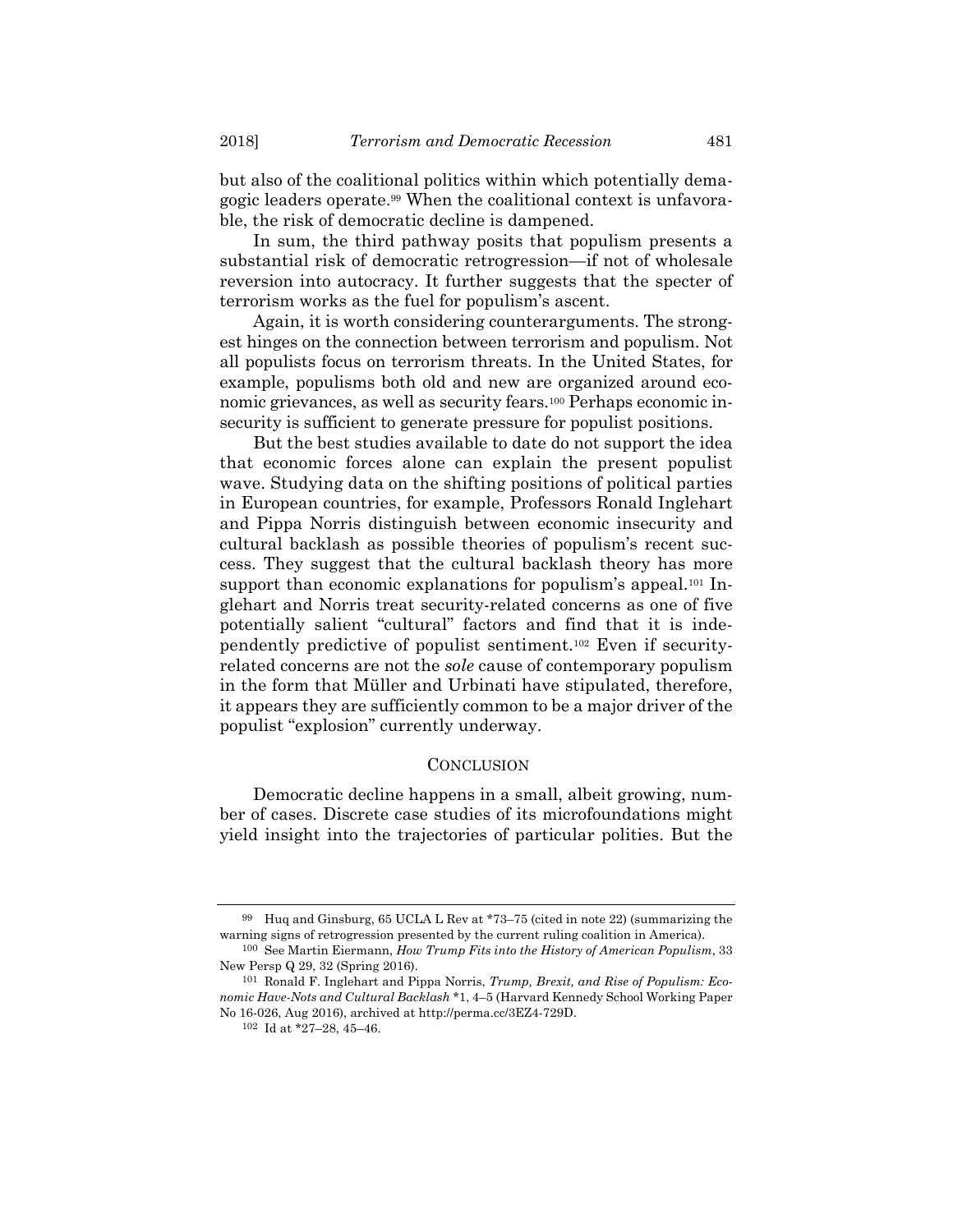lack of cases to study means we are a long way from understanding the full panoply of its institutional, social, political, and economic causes. The task is particularly challenging because there is not simply one story of democratic decline, but many. The typologies offered here are just a first step toward better understanding some of those mechanisms.

This Essay identifies three potential ways in which terrorism might conduce to democratic recession. I do not believe that terrorism directly precipitates the lurch away from democracy via the first pathway. Instances in which terrorism leads directly to a democratic recession through the strait gate of an emergency declaration (as in Weimar) or radical structural change to the state (as in Putin's Russia) are rare and ambiguous.

Instead, the more interesting and more significant pathway to consider is an intertwined version of the second and third mechanisms that I have described: the incidence of terrorism could both instigate a process of institutional change that weakens restraints on coercive authorities that might be employed to unravel democratic practice and, at the same time, encourage the polity to shift toward a more populist stance, with less toleration for the necessary predicates of effectual democracy, such as competitive elections and the recognition of a loyal opposition. These institutional and political changes, respectively, furnish the means and the motivation to engage in democratic retrogression. When they occur simultaneously—and there is no reason to think that they always will—it is quite plausible to think that their costs include the medium-term emasculation of democracy's institutional and political foundations.

This possibility merits consideration not only for its implications for constitutional design writ large, but also because it might influence legal interpretation on the ground. I will close by developing one such implication.

It is a commonplace now that even rule-like constraints on governmental action can warp and buckle when national security is imperiled, say by a serious terrorism threat. One of the most sensitive and sophisticated versions of this intuition is offered by Professor Richard Fallon, who has suggested that "the obligation of fidelity to specific, constitutionally and statutorily established